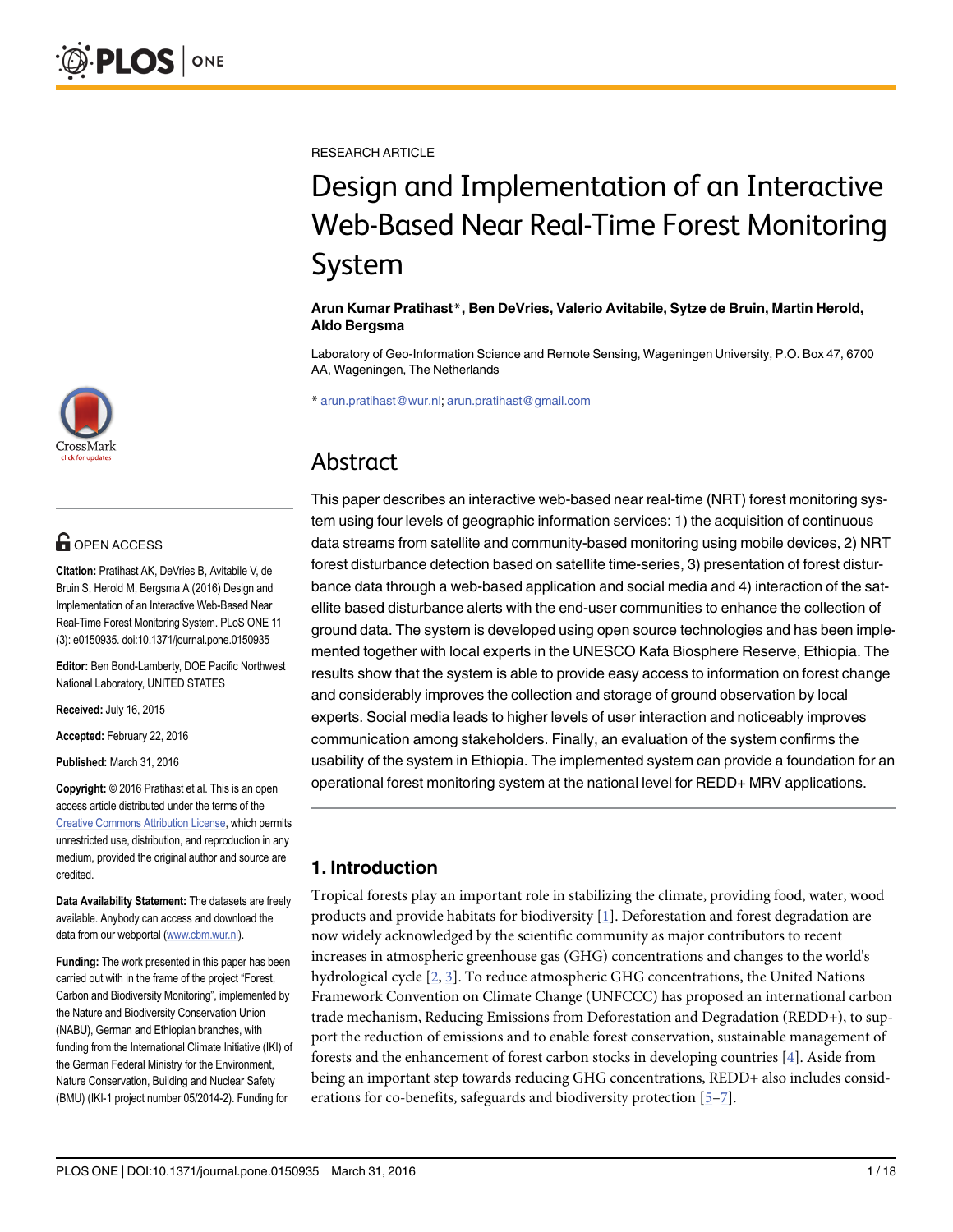<span id="page-1-0"></span>ONE **PLOS I** 

the work of Arun Kumar Pratihast was provided by the Google Earth Engine Research Awards 2015.

Competing Interests: The authors have declared that no competing interests exist.

Several bilateral and multilateral efforts, such as the World Bank administered Forest Carbon Partnership Facility (FCPF), the UN Collaborative Programme on Reducing Emissions from Deforestation and Forest Degradation in Developing Countries (UN-REDD Programme), and the Norwegian International Climate and Forests Initiative are currently supporting developing countries to prepare Readiness Preparation Proposals for the implementation of REDD+ projects at the national level  $[8-10]$  $[8-10]$  $[8-10]$  $[8-10]$  $[8-10]$ . One of the main tasks for countries participating in REDD+, as requested by the UNFCCC (Decision  $2/CP.19$ ) [ $11$ ], is to develop an operational, robust, transparent and cost-effective national forest monitoring system (NFMS) that supports measuring, reporting and verification (MRV) of actions and achievements of REDD+ activities [[12](#page-14-0)–[14](#page-14-0)].

Currently most forest monitoring focuses on activity data, i.e. data on forest cover changes [\[13](#page-14-0)], and two approaches are used: top-down and bottom-up. The top-down approach utilizes satellite systems [[15](#page-14-0), [16](#page-14-0)] whereas the bottom-up approach utilizes ground observation through government agencies [\[17\]](#page-14-0), community-based monitoring (CBM) [[18](#page-14-0)], participatory monitoring  $[19]$  or volunteered geographic information  $[20]$ . Satellite data provide systematic coverage and a higher frequency of acquisition at a low cost, which is crucial for near real-time (NRT) forest monitoring [[16](#page-14-0), [21](#page-14-0)]. Recently, efforts have been made to establish an operational timeseries based NRT forest monitoring system [[22](#page-14-0)]. These efforts include the use of optical remote sensing satellites such as MODIS [[23](#page-14-0), [24](#page-14-0)] and Landsat [\[25\]](#page-14-0). NRT systems contribute to better forest management, allowing governments and local stakeholders to take action to avoid or reduce illegal activities and enhancing transparency in the use of forest resources. However, the operational use of these systems are influenced by several factors such as cloud cover, seasonality and the limited spatial, spectral and temporal resolution of satellite observations that lead to inevitable lag in forest change detection [[16](#page-14-0), [26](#page-14-0)]. Furthermore, existing systems are not capable of providing information about forest degradation and regrowth, and do not consider community involvement in ground verification, validation and law-enforcement activities.

Bottom-up ground observations have traditionally been produced, analysed, and disseminated by trained experts, often from government agencies. The major drawbacks of bottom-up data are that they are expensive, often not NRT and therefore are not fit for REDD+ MRV needs [\[14,](#page-14-0) [27\]](#page-14-0). In the last few years, CBM has become popular in REDD+ countries as a way to increase local participations and engagements in forest monitoring and management processes [\[27](#page-14-0)–[30\]](#page-14-0). Several transparent, logical, feasible and repeatable methods have been proposed by researchers to demonstrate that communities can contribute to 1) forest carbon stock measurements and emission factor assessments  $[28, 31-33]$  $[28, 31-33]$  $[28, 31-33]$  $[28, 31-33]$  $[28, 31-33]$  $[28, 31-33]$  $[28, 31-33]$  and 2) forest change monitoring (activity data quantification) [\[31,](#page-15-0) [34,](#page-15-0) [35\]](#page-15-0). Because of communities' presence on the ground, they are able to signal forest change activities (deforestation, forest degradation or reforestation) and provide information such as location, time, size and proximate drivers of the change events on an NRT basis [[35](#page-15-0)–[37](#page-15-0)]. Modern electronic communication devices, such as smartphones, have simplified efforts in data collection and transmission  $[31, 38, 39]$  $[31, 38, 39]$  $[31, 38, 39]$  $[31, 38, 39]$  $[31, 38, 39]$  $[31, 38, 39]$  $[31, 38, 39]$ . However, issues have arisen when integrating CBM data into NFMS including: 1) lack of confidence in the data collection procedure, 2) inconsistent monitoring frequency, 3) limited spatial coverage, 4) variable data quality and 5) lack of trust of data providers  $[35, 40-42]$  $[35, 40-42]$  $[35, 40-42]$  $[35, 40-42]$  $[35, 40-42]$  $[35, 40-42]$ . Recent advances in technologies like Web 2.0, GIS, remote sensing, big data processing, mobile devices and social media, on the other hand, have provided possible solutions to these issues [\[39,](#page-15-0) [43,](#page-15-0) [44\]](#page-15-0).

In the past, two independent approaches have been used to monitor the forest of UNESCO Kafa Biosphere Reserve, Ethiopia: remote sensing analysis [\[45\]](#page-15-0) and community-based monitoring [[35\]](#page-15-0). Both approaches have shown advantages and disadvantages but neither of the approaches were comprehensive enough to monitor all types of forest change (ie. deforestation, forest degradation and reforestation). In the first approach, dense Landsat Normalized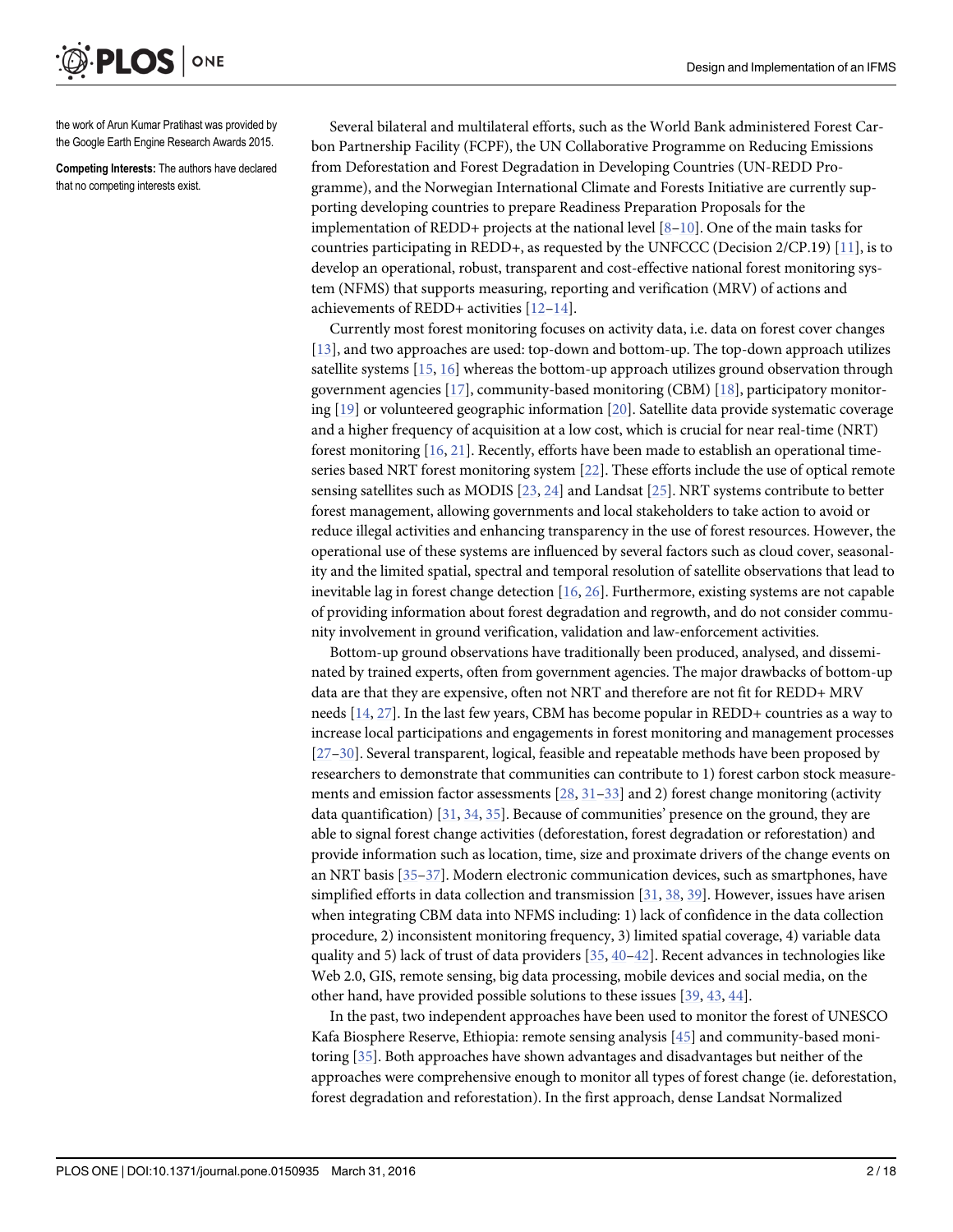<span id="page-2-0"></span>Difference Vegetation Index (NDVI) time-series were used to monitor small-scale deforestation with high accuracy [[45](#page-15-0)]. However, it had limitations in monitoring forest degradation. In the second approach, CBM using local experts was found to be more reliable in monitoring forest degradation with spatial, temporal and thematic details [[35](#page-15-0)]. Nevertheless, these data had limited spatial coverage, and a lack of consistency in monitoring frequency and temporal accuracy in deforestation detection [\[35\]](#page-15-0). Hence, effective monitoring will likely require an integrated approach, where detailed community-based observations are combined with remote sensing satellites [\[35\]](#page-15-0). Compared to traditional systems, an interactive forest monitoring system (IFMS) offers some immediate advantages:

- 1. Up-to-date information on forest change location, size, timing and drivers of forest change which are consistent over time.
- 2. Cost-effective and sustainable data collection due to open source software and open data policies.
- 3. Transparent results which can be integrated into to NFMS/national MRV systems.
- 4. Potential to enhance participation of stakeholders in forest monitoring and management.

Despite this potential, the effective development of interactive NRT forest monitoring system is currently lacking due to several reasons. Firstly, there are no operational methods to analyse forest change information from multisource data streams (i.e. Satellite and CBM in NRT). Secondly, there is no system that can systematically store, visualize and provide access to the forest change information via the internet to local stakeholders. Thirdly, there is a lack of spatial and temporal forest change search query capabilities. Lastly, interaction between users and the system is generally "passive", in the sense that individuals do not receive feedback on the submitted data. These limitations have motivated us to develop an IFMS which uses Web-GIS as its integrating platform. We have used knowledge from distinct areas of research on public participation Geographic Information Systems (PPGIS) [[46\]](#page-15-0), environmental monitoring through Web-GIS [ $47$ ], community-based monitoring [ $27$ ], agricultural fields planning [ $48$ ], satellite based NRT forest and fire monitoring  $[49-52]$  $[49-52]$  $[49-52]$ , spatial data infrastructure [[53](#page-16-0)], social networking [\[54,](#page-16-0) [55\]](#page-16-0) and open source technologies [[56](#page-16-0)]. The aforementioned research and technologies demonstrate that developing a satellite-community forest monitoring systems is possible, as technologies to support such system are mature. In addition, web mapping platforms together with mobile technologies [[57\]](#page-16-0) offer a unique opportunity to integrate satellite data and community-based observations to monitor forest disturbances, whereby the participation of the local stakeholders in forest monitoring is ensured. However, implementation challenges need to be explored and evaluated on a case-by-case basis. In particular, open data policies [\[58](#page-16-0)], big data processing environments [[44](#page-15-0)], and advancement in satellite time-series methods [\[45](#page-15-0), [59](#page-16-0)] should be considered.

The objectives of this study are 1) to design an interactive system that combines Web-GIS technologies, satellite and CBM data, and social media to support near real-time forest monitoring, 2) to implement and operationalize the developed system in the UNESCO Kafa Biosphere Reserve in Southwestern Ethiopia and 3) to assess the usability of the system in Kafa.

#### 2. Material and Methods

#### 2.1 Study Area and Project Context

The study site is located in the Kafa Zone (7.22°E to 7.84°E and 35.59°N to 37.17°N), Southern Nations Nationalities and People's Region (SNNPR), in Southwestern Ethiopia, covering an area of 700,000 ha. The Kafa region was recognized as a Biosphere Reserve within UNESCO's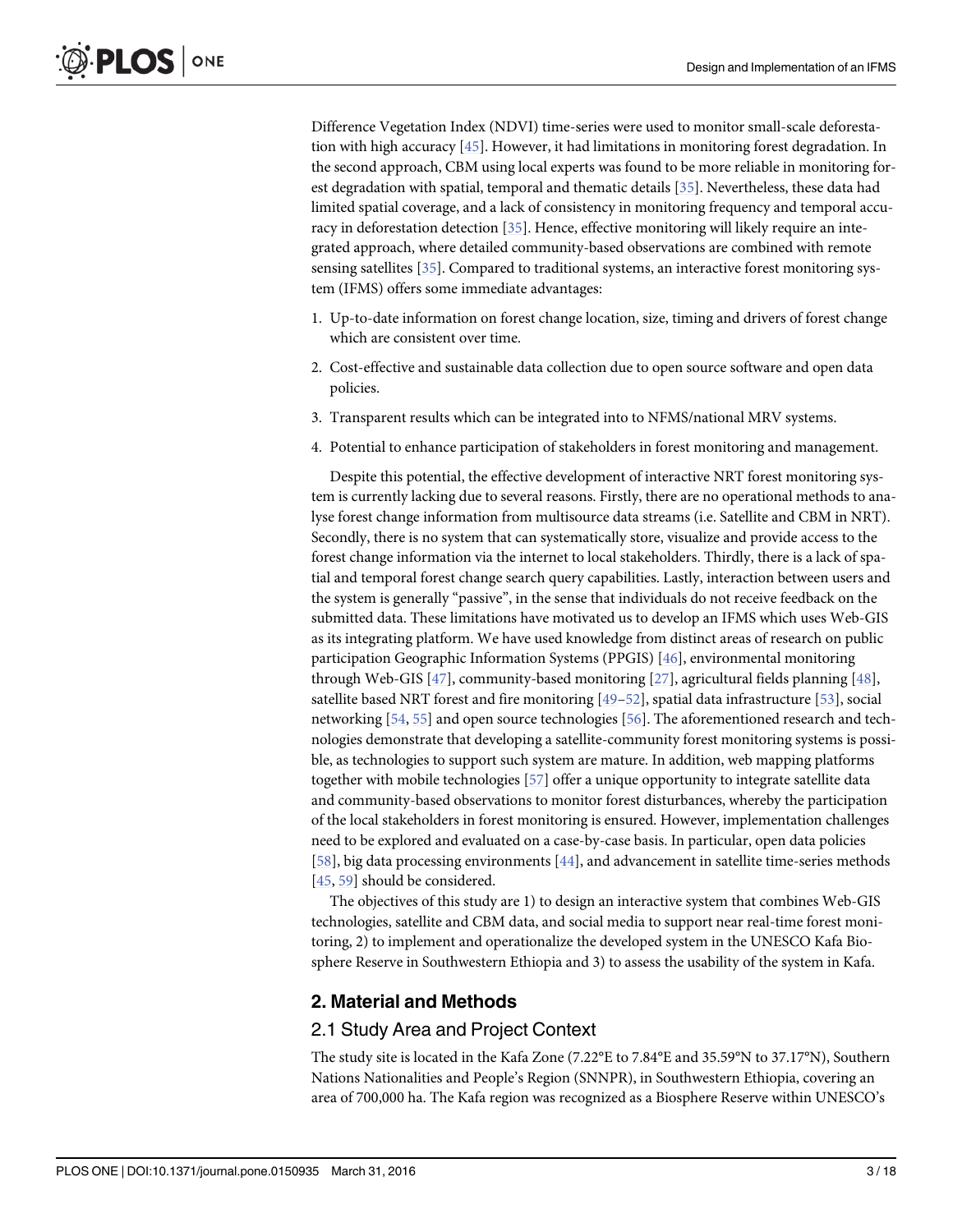<span id="page-3-0"></span>Man and the Biosphere program in March 2011. It has a seasonal climate with annual rainfall of around 1700 mm and a rainy season lasting from June to September. The altitude ranges from 400 to 3100 m with an average annual temperature of 19°C. A large portion (~50%) is still covered by Afromontane cloud forests [[60](#page-16-0)]. The region is also recognised as an important gene bank of Coffee Arabica [\[61\]](#page-16-0) and of many other endemic species of plants, mammals and birds. Although the forest has been protected through UNESCO's conservation programs, still there are many challenges that have threatened its ecological coherence. Subsistence agriculture, human settlements expansion, industrial coffee plantations, and domestic firewood and charcoal extractions are recognised as the major drivers of deforestation that has negative impact on the integrity of the reserve [\[35](#page-15-0), [62](#page-16-0)].

The proposed study was conducted within the framework of a project implemented by the Nature and Biodiversity Conservation Union (NABU). The Kafa Zone Bureau of Agriculture and Rural Development, Participatory Forest Management (PFM) groups, and Woreda and Kebele (local administrative levels) authorities were main Stakeholders of this project. Under a collaborative scheme of monitoring  $[19]$ , one local expert from each of the ten Woredas was recruited. These local experts had at least a basic education background and some fundamental understanding of forest monitoring. A mobile device (Samsung GT-S7710) equipped with a global positioning system (GPS) receiver was provided to each of these local experts to acquire forest monitoring data. These experts also had other responsibilities such as biodiversity monitoring, development of ecotourism infrastructure, reforestation, community plantations and awareness-raising for the sustainable use of forest resources (e.g., honey and wild coffee).

## 2.2 Ethical Statement

Prior to beginning of the study, approval was obtained from both Laboratory of Geo-information Science and Remote Sensing—Wageningen University, The Netherlands and NABU scientific advisors. During the research design and implementations, ethical standards in the treatment of participants have been maintained and implemented in accordance with binding UNESCO Man and the Biosphere (MAB) regulations, Ethiopian Government guideline of participatory forest management (PFM) programs, BirdLife regulations (Convention No. 169) as well as the Ethiopian constitution (e.g. Policy for women and indigenous peoples). Personal information was not collected from participants during this study and participants were able to withdraw from the study at any time. At the end, At the end, written permission were obtained from all participant and NABU for the publications.

## 2.3 System Architecture

Our web-based IFMS was designed in a collaborative manner with local stakeholders to assist them in identifying forest change locations in NRT and to facilitate the optimal allocation of information about the changes  $[35, 47, 50, 63]$  $[35, 47, 50, 63]$  $[35, 47, 50, 63]$  $[35, 47, 50, 63]$  $[35, 47, 50, 63]$  $[35, 47, 50, 63]$  $[35, 47, 50, 63]$ . The functional features of the system include: 1) functionality to download, store and process NRT forest change detection using Landsat time-series images, 2) facility to upload ground observations and download forest change locations on demand, 3) ability to map and show the hotspots of forest changes in space-time, 4) capability to provide feedback to local stakeholders and 5) functionality to provide interaction through social media.

Multi-layered software architectures are commonly used for the development of distributed, dynamic, flexible and re-configurable we-based service systems that can meet the service requirements of many different users [[64](#page-16-0)]. In this research, we implemented multi-layered soft-ware architecture in a modular fashion. [Fig 1](#page-4-0) summarizes the general framework that was adopted in the design of the IFMS. The design of the IFMS was organized into four functional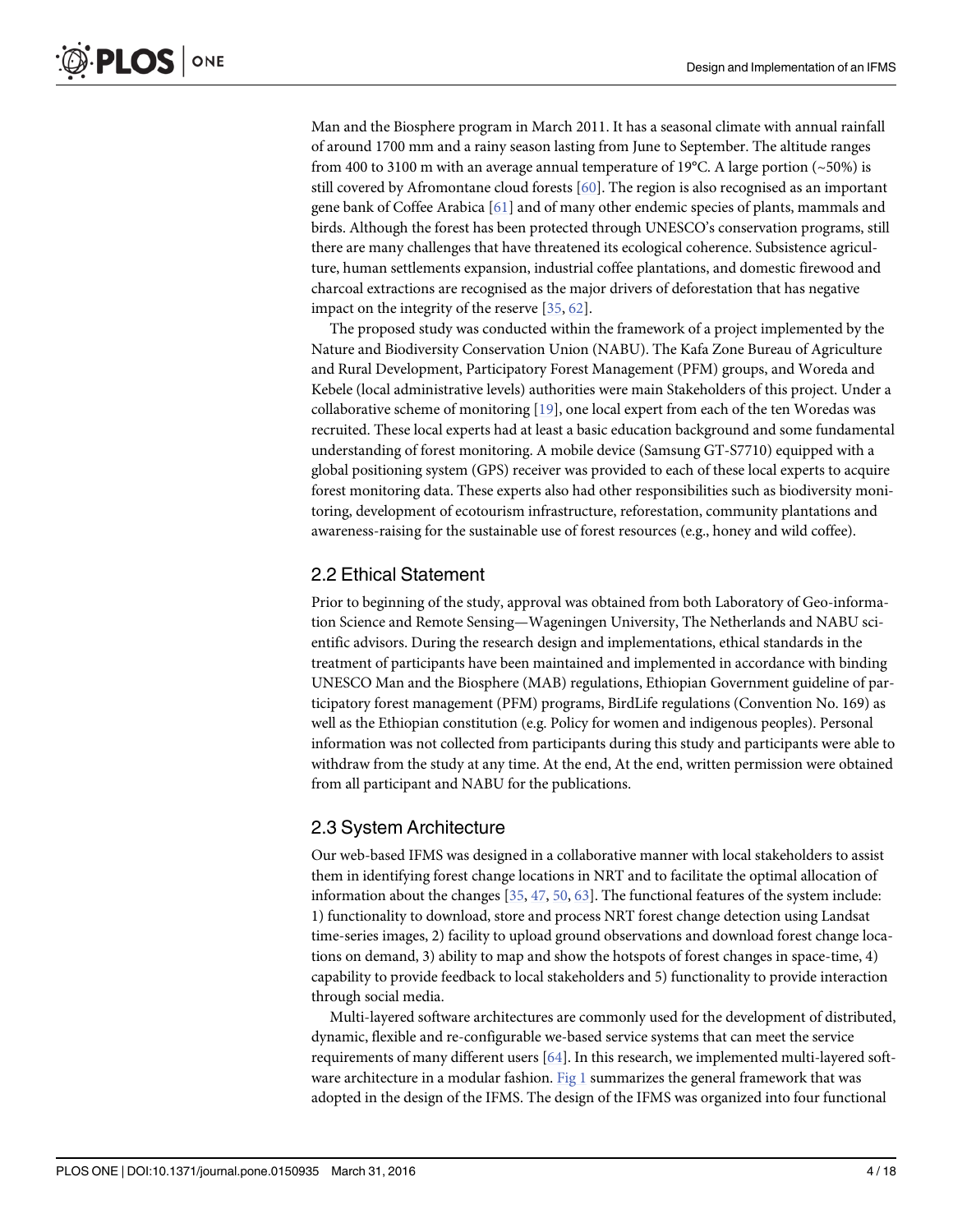<span id="page-4-0"></span>



[Fig 1. D](#page-3-0)iagram of the interactive web-based near real-time forest monitoring system.

doi:10.1371/journal.pone.0150935.g001

modules: 1) NRT data acquisition and processing, 2) storage and mapping, 3) presentation and interaction and 4) feedback. The above-mentioned four modules comprise the primary server side functionality. On the client side, users (local stakeholders and forest professionals in charge of monitoring and decision making) send requests to the server via a Mobile device or Web-based graphic user interface (web-browser). The server carries out the corresponding spatial analysis and conveys the results to the client for feedback, interaction and visualization. The framework is scalable and extensible so that additional functions or map layers of external data sources can be easily added to the application.

## 2.4 System implementation

Each of the modules was developed using open source tools (Table 1) and source codes are available through the following link [https://github.com/pratihast/Interactive-forest](https://github.com/pratihast/Interactive-forest-monitoring-system)[monitoring-system](https://github.com/pratihast/Interactive-forest-monitoring-system). We described the individual modules in detail below:

1. Data entry was facilitated by a decision-based data acquisition form using open data kit (ODK) [[31](#page-15-0), [35](#page-15-0)]. The form rendered on an Android platform through ODK Collect, which

Table 1. Open source tools used for the development of the interactive web-based near real-time forest monitoring system.

| Version | <b>Function</b>                                    | <b>Source</b>                             |
|---------|----------------------------------------------------|-------------------------------------------|
|         | Decision based ground data acquisition form design | https://opendatakit.org/help/form-design/ |
| 1.4.5   | Renders forms into a sequence                      | http://opendatakit.org                    |
| 1.3.2   | Deploy data into server                            | http://opendatakit.org                    |
| 1.1.4   | Downloading Landsat imagery                        | http://earthexplorer.usgs.gov/bulk/       |
| 2.14.1  | Time-series analysis                               | http://r-project.org                      |
|         | Time-series analysis                               | http://dutri001.github.io/bfastSpatial/   |
| 9.1     | Database                                           | http://postgresql.org                     |
| 2.0.6   | Spatial extension for PostgreSQL                   | http://postgis.org                        |
| 2.2.22  | Web server                                         | http://httpd.apache.org                   |
| 6.0.3   | Web mapping server                                 | http://geoserver.org                      |
| 1.12    | Frontend web mapping library                       | http://openlayers.org                     |
| 1.8     | Frontend JavaScript library                        | http://jquery.org                         |
| 5.4.36  | Web development                                    | http://php.net/                           |
|         |                                                    |                                           |

doi:10.1371/journal.pone.0150935.t001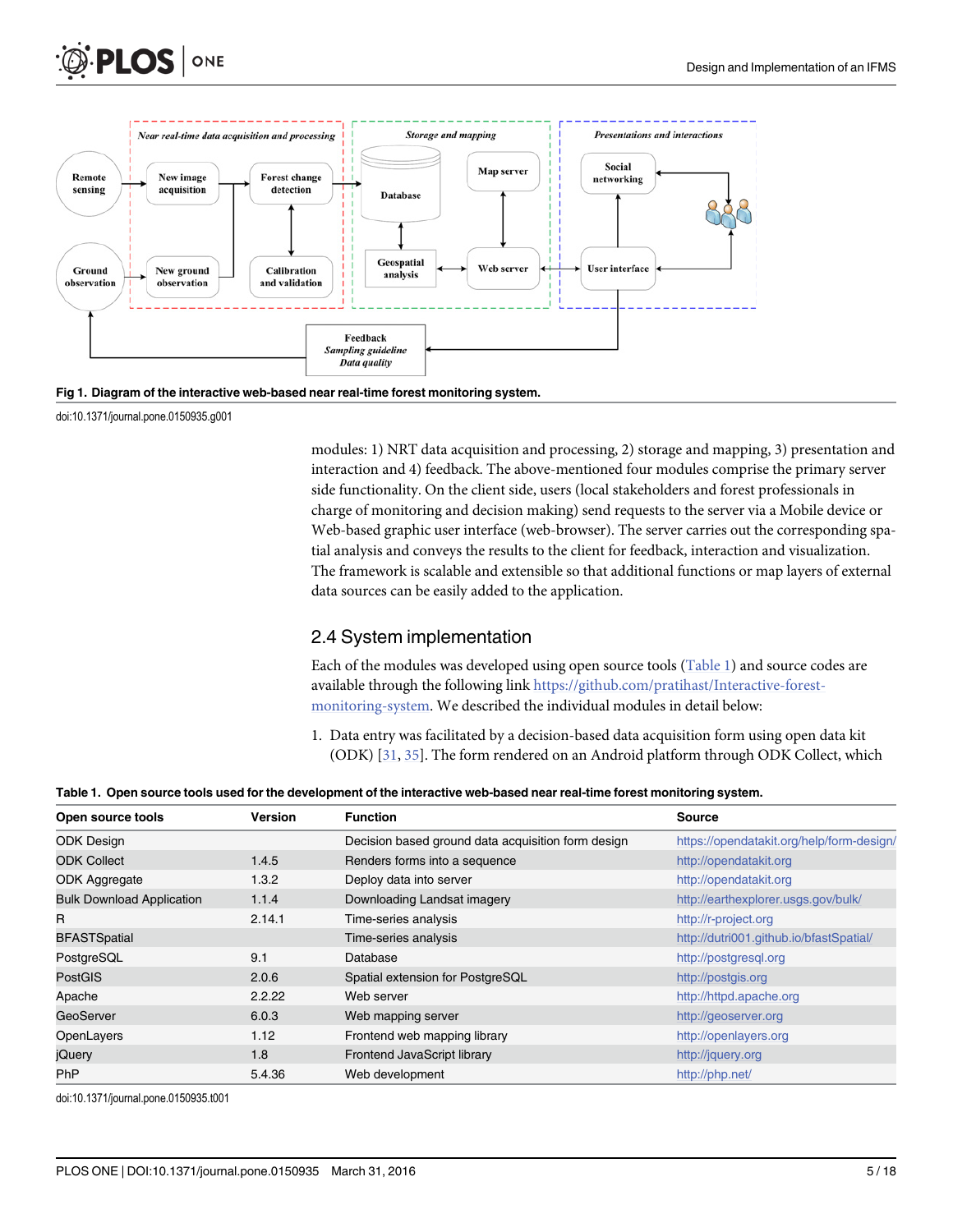<span id="page-5-0"></span>allows multiple data records to be entered (text variables, GPS position, photo etc.) and stored on a mobile device. After data collection, users transferred the collected data to the database server through a general packet radio service (GPRS) message via 2G, 3G or other networks.

- 2. A semi-automated process chain was developed to download, store and process Landsat image time-series. All the historic as well as continuously acquired Landsat TM, ETM+ and OLI surface reflectance images with WRS-2 coordinates path 170 and row 55 at processing level LT1 were obtained from the United States Geological Survey (USGS) Earth Resources Observation and Science (EROS) Center Science Processing Architecture (ESPA, [http://](http://espa.cr.usgs.gov/) [espa.cr.usgs.gov](http://espa.cr.usgs.gov/)). After downloading the Landsat data, multiple pre-processing steps were applied: application of the FMASK algorithm [[65](#page-16-0)] for cloud masking, computation of NDVI and application of a forest mask. We used the BFAST Monitor method [\[49\]](#page-15-0) for breakpoint detection in Landsat NDVI time-series images for NRT forest change detection.
- 3. The spatial database structure was designed to allow for different types of data, including basic geographic data, ground observation data and remote sensing information, to be stored, managed and accessed through structured query language (SQL). Basic geographic data included the geometry of Woredas, Kebeles and boundaries of the Biosphere Reserve. We used PostgreSQL with PostGIS extensions to implement our design. Stored datasets were published using Geo-server as a Web Map Service (WMS), which is compliant with Open Geospatial Consortium (OGC) specifications. We used OpenLayers and JQuery Java-Script libraries to provide client side functionality to display and render maps in web pages.
- 4. A graphical user interface was developed using Hyper Text Markup Language (HTML), Cascading Style Sheets (CSS) and Hypertext Preprocessor (PHP). In addition to this, we also provided dynamic spatiotemporal query and social media plugins features. These features allow users to generate forest change locations on-demand, to download forest change locations in usable GPS exchange format (GPX) format, which can directly be used on a GPS device, and to efficiently communicate results using social media sites. The "Near Real-Time Disturbance Monitoring—Kafa Biosphere Reserve" Facebook group was created to provide a platform for posts, discussions and comments regarding the results.

## 2.5 System Evaluation

Several approaches have been proposed by researchers to evaluate Web-GIS systems [\[50,](#page-15-0) [66,](#page-16-0) [67\]](#page-16-0). Most of these approaches are focused on technological aspects rather than usability aspects [\[68](#page-16-0)]. In this study, we emphasize the usability aspects of Web-GIS system in terms of "fitness for purpose". Fitness for purpose concerns the degree to which a system fits the users' needs, thus bringing the utility of the system closer to the users requirements [[69](#page-16-0)]. The evaluation framework of the IFMS is shown in [Table 2](#page-6-0) and comprised a three-step process: 1) identifying the purpose, 2) exploring the indicators associated with the purpose and 3) finding out an appropriate data source for each indicator. Each of these steps were performed in a systematic way to perceive ease of use of the offered system.

In the first step, the purpose of the IFMS design was reviewed. The main purposes of IFMS was 1) to ensure stakeholder participation and interaction in forest monitoring process, 2) to provide up-to-date and accurate information on forest change which are consistent over time that can be integrated into NFMS/national MRV system and 3) to increase awareness and law enforcement. These purpose were identified primarily with forest monitoring objectives in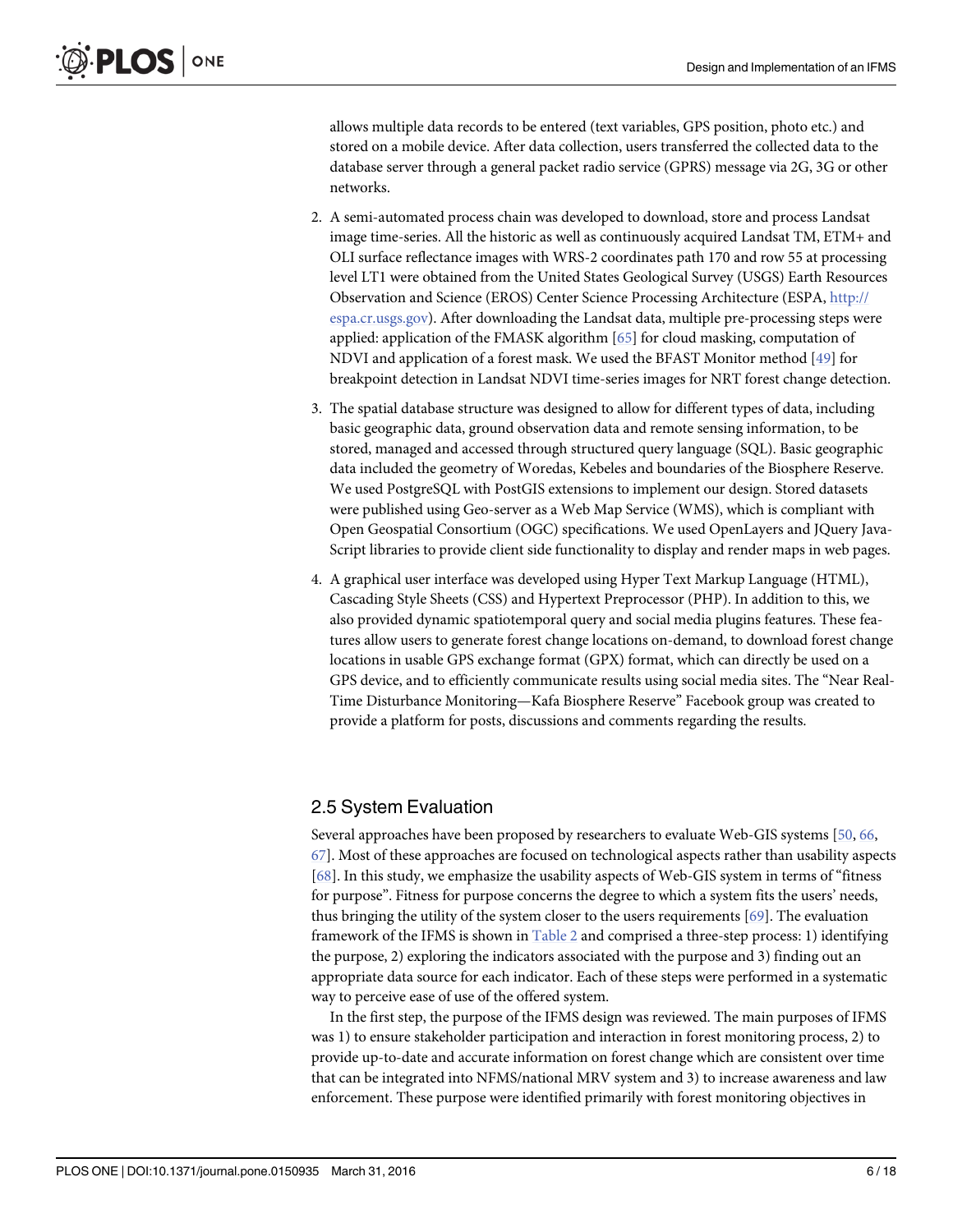| Purpose 1: stakeholder participation and interaction in forest monitoring process |                                                   |                                                                                                                                                                                                                             |  |  |  |  |  |
|-----------------------------------------------------------------------------------|---------------------------------------------------|-----------------------------------------------------------------------------------------------------------------------------------------------------------------------------------------------------------------------------|--|--|--|--|--|
| <b>Evaluation criterion</b>                                                       | <b>Indicators</b>                                 | <b>Source</b>                                                                                                                                                                                                               |  |  |  |  |  |
| Training and capacity-building activities                                         | Number of training and<br>capacity events         | Training and capacity events after the launch of the system (Source: Institutional<br>record*1                                                                                                                              |  |  |  |  |  |
| Training and capacity-building activities                                         | Number of participants                            | Registration forms of participant [Source: Institutional record *]                                                                                                                                                          |  |  |  |  |  |
| Use of services                                                                   | Number of visitors of the<br>system               | System view statistics Multiple requests from the same IP address are counted<br>as one view [Source: System <sup>†</sup> log analysis]                                                                                     |  |  |  |  |  |
| Engagement in debate and knowledge<br>sharing                                     | Number of users in social<br>media page           | User statistics Facebook group <i>[Source: Facebook group</i> <sup>#</sup> ]                                                                                                                                                |  |  |  |  |  |
| Engagement in debate and knowledge<br>sharing                                     | Number of post/feed in the<br>social media page   | Post statistics Facebook group [Source: Facebook group <sup>#</sup> ]                                                                                                                                                       |  |  |  |  |  |
| Engagement in debate and knowledge<br>sharing                                     | Responses to posts                                | Post seen, like and comments Percentage of user engagements = [Number of<br>user seen+ Number of user like+ Number of user comments on the post] / Total<br>number of user*100 [Source: Facebook group <sup>#</sup> ]       |  |  |  |  |  |
| monitoring system/ national MRV system                                            |                                                   | Purpose 2: Provide up-to-date and accurate information on forest change which are consistent over time, and can be integrated into the national forest                                                                      |  |  |  |  |  |
| Ground-based forest monitoring alerts                                             | Number of ground<br>observations alerts           | Near real-time ground-based forest monitoring (Source: ground observation<br>datasets]                                                                                                                                      |  |  |  |  |  |
| Satellite based forest change alerts                                              | Number of satellite based<br>forest change alerts | Near real-time satellite based forest change alerts concerning patches larger<br>than 0.5 ha [Source: Landsat time-series analysis]                                                                                         |  |  |  |  |  |
| Consistency of ground-based<br>observations and satellite based alerts            | Number of spatio-temporal<br>coincidence          | Number of ground observation associated to identified satellite based alerts<br>(within the radius of 1 km) [Source: ground observation datasets]                                                                           |  |  |  |  |  |
| Consistency of ground-based<br>observations and satellite based alerts            | Percentage of thematic<br>agreement               | Percentage of agreements ('true', 'success') or disagreement ('false', 'failure') of<br>a series of satellite based alerts visited by local experts (Source: ground<br>observation datasets and Landsat time-series alerts] |  |  |  |  |  |
| Purpose 3: Increase awareness and law enforcement                                 |                                                   |                                                                                                                                                                                                                             |  |  |  |  |  |
| Law enforcement                                                                   | Number of illegal activities                      | Illegal activities reported by local experts (Source: ground observation datasets)                                                                                                                                          |  |  |  |  |  |
| Awareness                                                                         | Awareness approach                                | List of Awareness program [Source: Institutional record*]                                                                                                                                                                   |  |  |  |  |  |

<span id="page-6-0"></span>[Table 2.](#page-5-0) Indicators used for the evaluation of interactive web-based near real-time forest monitoring system in context of REDD+.

\*Institution:- NABU project office, Kafa Ethiopia (<http://www.kafa-biosphere.com/>)

†System:-Web-based interactive near real-time forest monitoring system [\(www.cbm.wur.nl\)](http://www.cbm.wur.nl/)

‡ Facebook group:-Near Real-Time Disturbance Monitoring—Kafa Biosphere Reserve [\(https://www.facebook.com/groups/kafa.forest.monitoring/\)](https://www.facebook.com/groups/kafa.forest.monitoring/)

doi:10.1371/journal.pone.0150935.t002

mind, but were also compliant with REDD+ MRV requirements [[19](#page-14-0), [27](#page-14-0), [35](#page-15-0), [70](#page-16-0)]. In the second step, the set of evaluation criteria of the IFMS was defined. After defining the evaluation criteria of the system, a list of 12 indicators associated with each criteria was compiled. The evaluation criteria served as a necessary intermediary link between purpose and indicators, enabling a more systematic and coherent evaluation of the system. In the third step, we employed both qualitative and quantitative research approaches to achieve the relevant information. First, we established email communication with NABU project co-ordinator (the qualitative approach) to gather all relevant and existing records on IFMS systems and their uses as perceived by different stakeholders in Kafa Biosphere. Second, the quantitative source of information was obtained from ground-based forest monitoring alerts provided by local experts and forest change alerts obtained from Landsat analysis. Furthermore, user interaction statistics were obtained from social media page and system log analysis.

## 3. Results

## 3.1 Overview of the System

The developed web-based IFMS can be accessed at: [http://www.cbm.wur.nl.](http://www.cbm.wur.nl/) A screenshot of the deployed IFMS is shown in [Fig 2.](#page-7-0) The right panel of [Fig 2](#page-7-0) shows the mapping interface of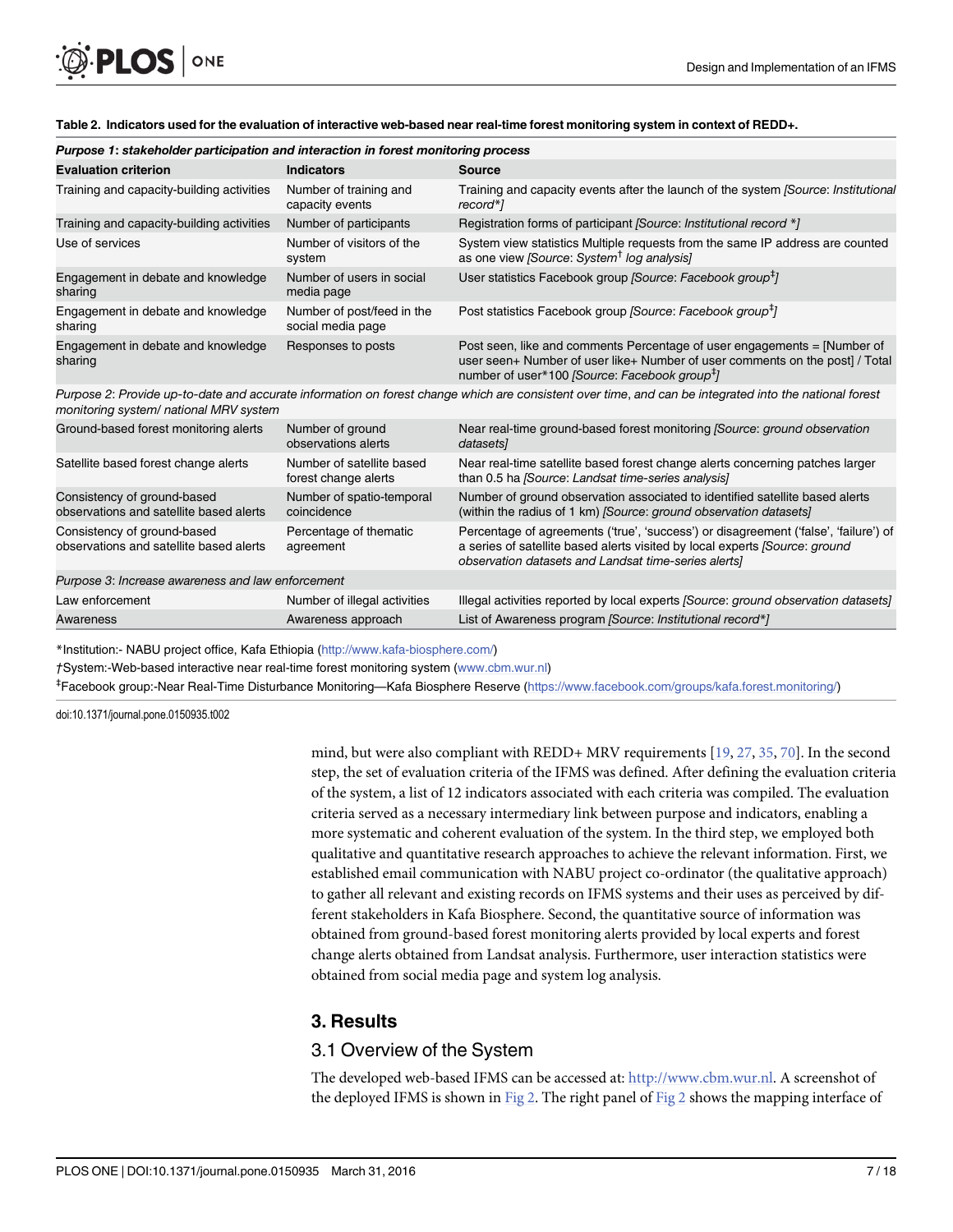<span id="page-7-0"></span>



[Fig 2. W](#page-6-0)eb interface showing an example of a visualization interface for the Kafa case study. In this example, Forest map derived from Landsat image 2010 is used as base map, forest change polygons derived from Landsat data are displayed in red and local observation points in blue.

doi:10.1371/journal.pone.0150935.g002

the system. This interface provides the overview of the mapping layers and adequate mapping functionalities (e.g., layer selection, zooming and panning facilities). The data layers are organised into three information categories: administrative boundaries, historical forest change and near real-time forest change. By default, the interface shows forest map as background layer overlaid with NRT satellite based forest change alerts (in Red) and ground observation (in Blue), which are also shown in Fig 2. The left panel shows the interface for spatial and temporal querying. A temporal query is defined by a start date and an end date, while a spatial query identifies a location window. The SQL meeting both conditions are selected from the database and are available for download in GPX format. This GPX format helps the local experts to transfer the monitoring alerts on their GPS device. This alerts empower local expert to reach at suspected locations of recent forest change.

[Fig 3](#page-8-0) exemplifies ground observation data collected by local experts. The screenshot demonstrates that these data contain three categories of information: spatial, temporal and thematic. The spatial category includes GPS location, administrative boundary information of forest change location and the estimated size of forest change. The temporal category includes time of forest change. Finally, thematic category provides the information about Land use type, forest change type, drivers of forest change, photo and multimedia description of the forest change location. These datasets contain some sensitive information such as driver of forest change, photo and multimedia description about the process of change. Hence, access restrictions have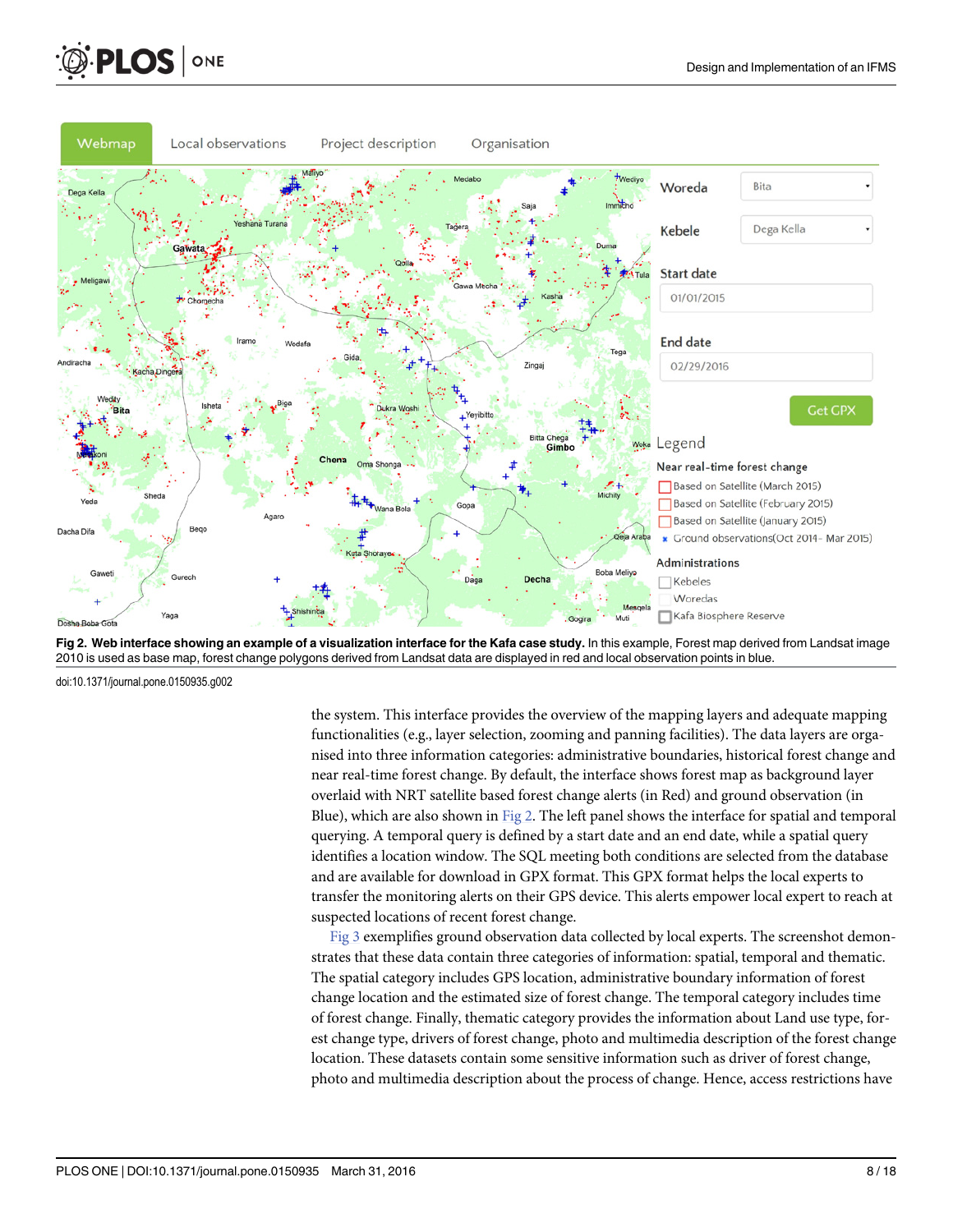<span id="page-8-0"></span>

| <b>Location</b><br><b>GPSCoordinates</b><br>Latitude | <b>Location</b><br>Longitude |             |     |     | GPSCoordinates Topography is forest is Disturbance DriverOfDisturbance | <b>TakePhoto</b><br><b>PhotoNorth</b> | <b>TakePhoto</b><br><b>PhotoSouth</b> | <b>TakePhoto</b><br><b>PhotoEast</b> | <b>TakePhoto</b><br><b>PhotoWeast</b> |
|------------------------------------------------------|------------------------------|-------------|-----|-----|------------------------------------------------------------------------|---------------------------------------|---------------------------------------|--------------------------------------|---------------------------------------|
| 7.50822515                                           | 35.89707858                  | <b>FLAT</b> | no  | yes | <b>ICOFF SETE</b>                                                      |                                       |                                       |                                      |                                       |
| 7.50790647                                           | 35.89739406                  | <b>MSLP</b> | no  | yes | <b>SETE</b>                                                            |                                       |                                       |                                      |                                       |
| 7.50813313                                           | 35.89608429                  | <b>FLAT</b> | yes | yes | <b>SETE</b>                                                            |                                       |                                       |                                      |                                       |
| 7.50827669                                           | 35.89644574                  | <b>FLAT</b> | no  | yes | <b>SETE OTH</b>                                                        |                                       |                                       |                                      |                                       |
| 7.5081329                                            | 35.89608436                  | <b>MSLP</b> | no  | yes | <b>SETE</b>                                                            |                                       |                                       |                                      |                                       |
| 7.5081329                                            | 35.89608436                  | <b>FLAT</b> | no  | yes | <b>SETE</b>                                                            |                                       |                                       |                                      |                                       |
| 7.50934555                                           | 35.9057253                   | <b>FLAT</b> | yes | yes | <b>ICOFF TH SETE</b>                                                   |                                       |                                       |                                      |                                       |
| 7.51149962                                           | 35.9067771                   | <b>MSLP</b> | no  | yes | <b>SETE</b>                                                            |                                       |                                       |                                      |                                       |

[Fig 3. W](#page-7-0)eb interface showing an example of a visualization interface for ground observation collected by local experts. In this example, driver of forest disturbances are Intensive Coffee Cultivation (ICOFF), Settlement Expansion (SETE), Timber Harvesting (TH) and Others (OTH).

doi:10.1371/journal.pone.0150935.g003

been made for the general public, but authorised users can have full access and download facilities to all the attributes of these ground data.

## 3.2 System Evaluation Result

The IFMS was launched in October 2014. The evaluation was conducted for seven months to allow adequate time for the target user community to use the application. We divided these seven months of implementation into three phases: a kick-off phase, a demonstration phase and an operational phase. During the kick-off phase (October 2014), the system was launched and a series of intensive training and capacity building programs were conducted to encourage user participation. In the demonstration phase (November- December 2014), the system was used with some improvements and limited assistance was provided to the users. During the operational phase (January to April 2015), users were able to use the system independently. The following subsections summarize the evaluation result of IFMS under three categories of purpose indicated in [Table 2.](#page-6-0)

The overall evaluation results concerning stakeholder participation and interaction are shown in [Table 3.](#page-9-0) During the kick-off phase of the system, stakeholders had indicated the need for training and capacity-building programs. Hence, a one-week training workshop (27th October 2014 to 3rd November 2014) was conducted in Kafa, Ethiopia. In the demonstration and operational phases, on the other hand, users were already well trained with the implemented system and thus less training and capacity-building efforts were needed. In total, 37 participants participated during the kick-off phase, but the number of participants dropped to 15 during the demonstration and operational phase of the system. The main reason behind this drop is that participants from different organisation such as Kafa Zone Bureau of Agriculture and Rural Development, PFM groups, Woredas, and Kebeles were invited to join the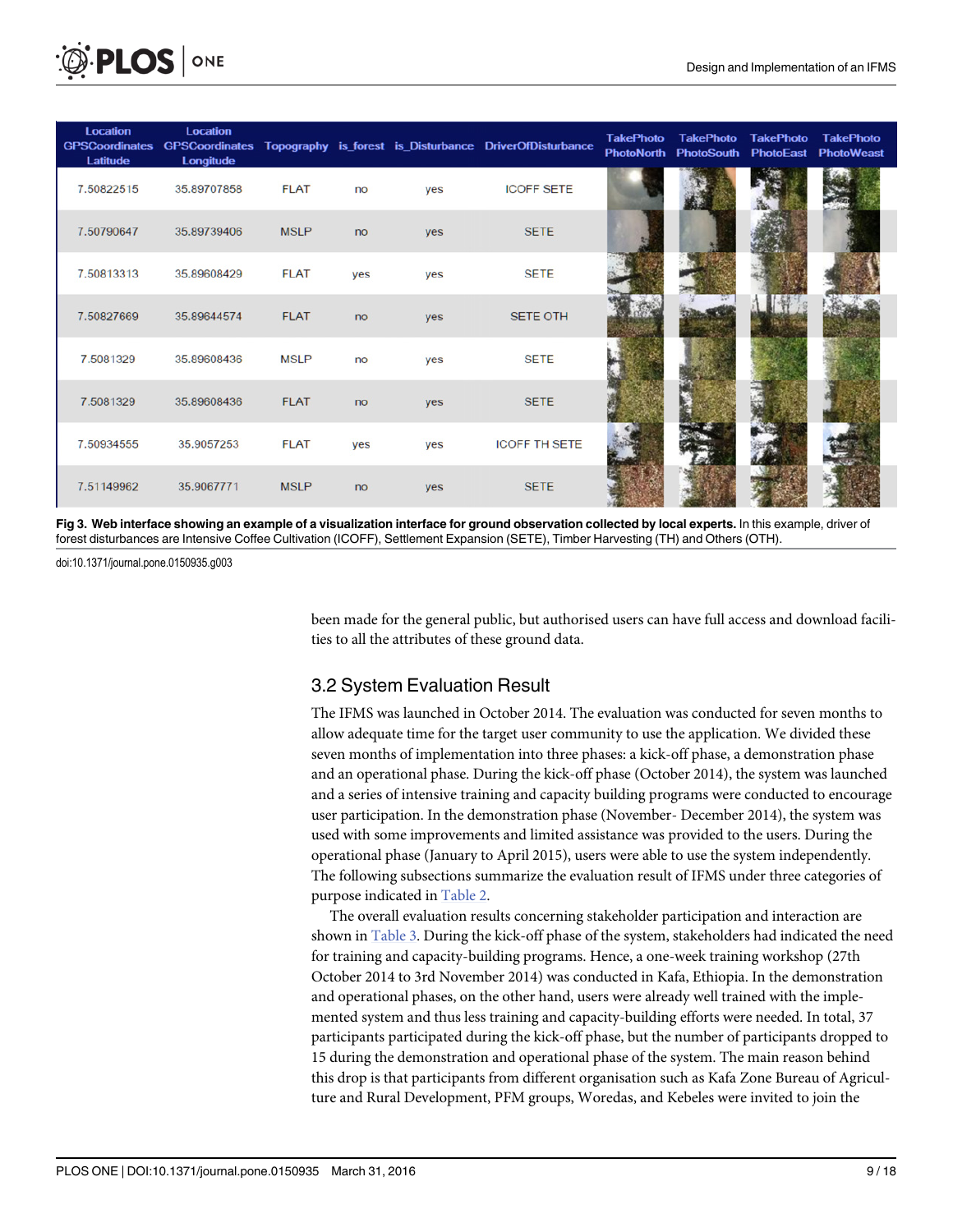<span id="page-9-0"></span>

| <b>Indicators</b>                                                   | Indicator value (per month) |                            |                        |  |  |
|---------------------------------------------------------------------|-----------------------------|----------------------------|------------------------|--|--|
|                                                                     | Kick-off phase              | <b>Demonstration phase</b> | <b>Operation phase</b> |  |  |
| Number of trainings and capacity-building events                    | 7 days                      | 2 days                     | 1 dav                  |  |  |
| Number of participants in training and capacity-building activities | 37                          | 15                         | 15                     |  |  |
| Number of visitors of the services                                  | $\overline{4}$              | 4                          | 8                      |  |  |
| Number of users in social media page                                | 24                          | 26                         | 28                     |  |  |
| Number of post feed on social media page                            | 5                           | 10                         | 15                     |  |  |
| Percentage of engagement in debate and knowledge sharing            | 72%                         | 78%                        | 87%                    |  |  |

#### [Table 3.](#page-8-0) System performance for stakeholder participation and interaction in forest monitoring processes.

doi:10.1371/journal.pone.0150935.t003

training during the kick-off phase of the system, while only some were directly involved in ground observations.

The web log history showing the number of visitors to the IFMS (Table 3) showed that the use of the system in Kafa biosphere reserves doubled in the operational phase compared to the kick-off and demonstration phases. In line with this, the Facebook group user statistics showed a small increment of users during demonstration and operational phase of the system. The number of Facebook posts increased by factor of 2 in the demonstration phase and by factor of 3 in the operational phase of the system (Table 3). The average users' engagements in each of the posts also increased throughout this implementation phase of the system.

The evaluation results concerning up-to-date and accurate information on forest change are summarized in Table 4. Local experts uploaded many NRT ground observation alerts during the kick-off phase of the system. The numbers of ground observation decreased in the demonstration phase while they slightly increased during the operational phase of the system. These fluctuations could be due to topography, seasonality and weather conditions. In contrast, the number of satellite based NRT forest change alerts (representing areas greater than 0.5 ha) increased to 88 locations per month during the operational phase of the system. The number of spatio-temporal coincidence analysis shows that more than 50% of the local monitoring reports were recorded within 1 km radius of identified hotspot sites. The thematic agreement results (Table 4) show that the accuracy of satellite based forest change alerts improved to 77% during the operational phase.

Increased awareness was evaluated based on two aspects. The first aspect involved a decrease in the number of illegal activities. During the Kick-off phase of the system, 22 incidents were reported. This number decreased by almost 50% in the subsequent phases, where 15 events were reported in the demonstration phase and 12 in the operational phase. The second aspect involved two modes of public awareness events that were organized to increase awareness of locals about forest protection. On  $17<sup>th</sup>$  March 2015 there was a 30-minute radio program on the Kafa Community Radio to disseminate information about the forest

|  | Table 4. System performance for near real-time information on forest change. |  |  |  |
|--|------------------------------------------------------------------------------|--|--|--|
|  |                                                                              |  |  |  |

| <b>Indicator</b>                                    | Indicator value (per month) |                            |                        |  |  |  |
|-----------------------------------------------------|-----------------------------|----------------------------|------------------------|--|--|--|
|                                                     | Kick-off phase              | <b>Demonstration phase</b> | <b>Operation phase</b> |  |  |  |
| Number of ground observation alerts                 | 173                         | 103                        | 114                    |  |  |  |
| Satellite based near real-time forest change alerts | 27                          | 20                         | 88                     |  |  |  |
| Number of spatio-temporal coincidence               | 90                          | 65                         | 62                     |  |  |  |
| Percentage of thematic agreement                    | 74%                         | 71%                        | 77%                    |  |  |  |

doi:10.1371/journal.pone.0150935.t004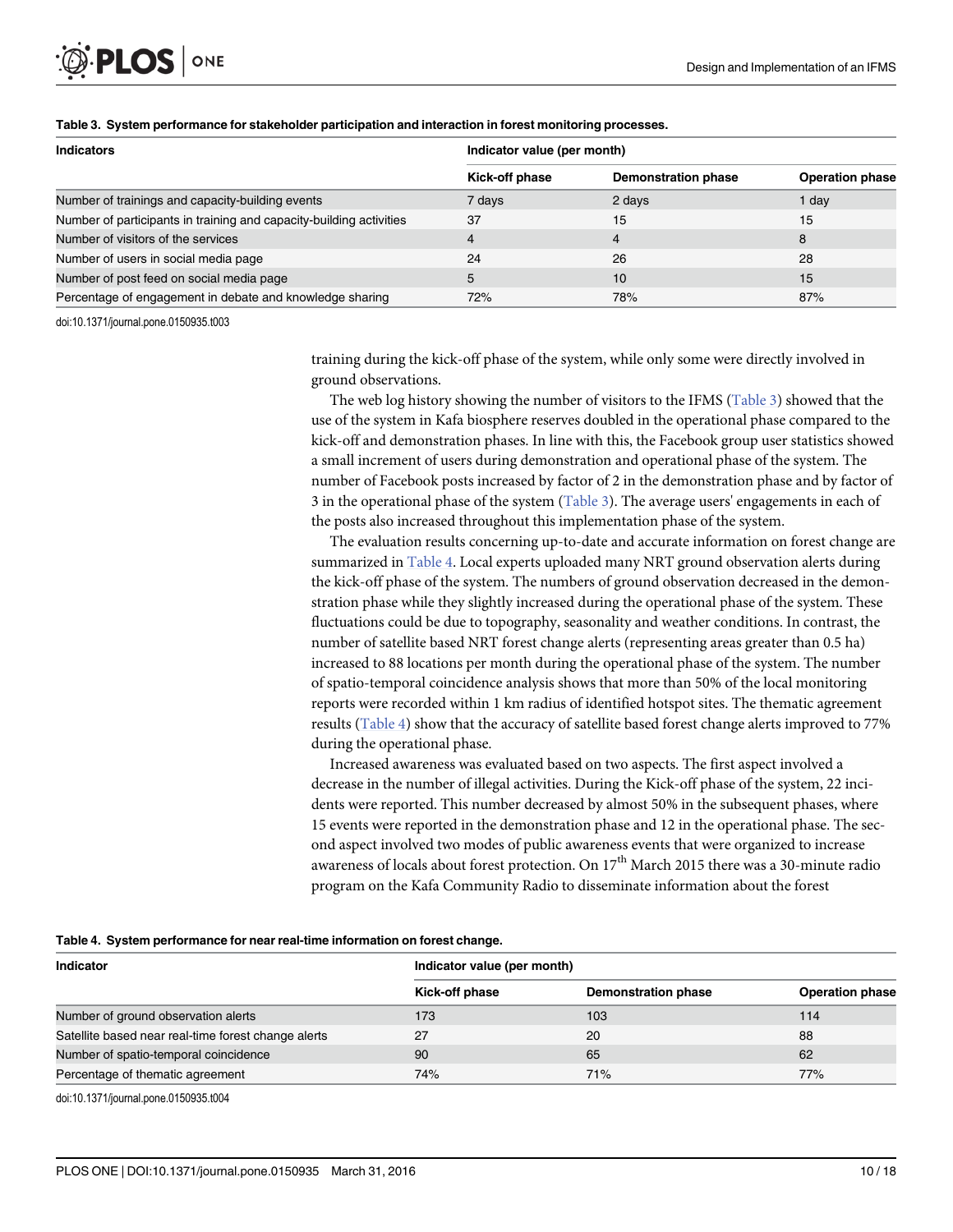<span id="page-10-0"></span>disturbance alerts and protection efforts. Secondly, awareness meetings were conducted by spiritual leaders in communities throughout the Biosphere reserve. In total 447 peoples partici-pated in these meetings. Details on the awareness programs are provided in [S1 Appendix.](#page-13-0)

## 4. Discussion

## 4.1 Reflection on Design and Implementation of the System

Several authors [\[23,](#page-14-0) [71,](#page-16-0) [72\]](#page-16-0) and some governmental initiatives (e.g., Brazil Detecção de Desmatamento em Tempo Real (DETER) [[73](#page-16-0)]) have emphasized the importance of combining technologies, services and data sources to build credible and legitimate NRT forest monitoring system at the appropriate scale, either at local, provincial or national scales. These systems provide information about deforestation hotspots. Such information has made it possible for law enforcement, civil society, and the media to react to illegal activities quickly and reduce the rate of deforestation  $[74, 75]$  $[74, 75]$  $[74, 75]$ . However, the reality is that most tropical countries have limited technical and financial capacities to design and operate such systems [[14](#page-14-0)]. In this regard, we have been able to demonstrate the design and implementation of a web-based NRT IFMS and evaluate its usability in the Kafa Biosphere Reserve, Ethiopia.

Compared to existing forest monitoring system, our IFMS differs in the following aspects:

- 1. Open source-based system: Recently, some efforts have been made towards developing interactive NRT forest monitoring system using open source technologies (e.g. DETER [\[73](#page-16-0)], Global Forest Watch [http://www.globalforestwatch.org/\)](http://www.globalforestwatch.org/) but these systems need to be improved by incorporating local data streams to make them more interactive and to ensure the participation of local stakeholders in monitoring their forests. In this regard, our system is able to demonstrate the novel aspects that integrate multiple data sources (satellite and CBM data) and open source technologies in modular fashion ( $Fig 1, Table 1$  $Fig 1, Table 1$ ). Each of these model are functionality independent, such that each modules contains everything necessary to execute one aspect of the desired functionality [[64](#page-16-0)].
- 2. Spatial coverage: The NRT system such as DETER has been used since 2004 as a part of government plan to control the Amazon deforestation [[73](#page-16-0)]. This system is based on MODIS data and is able to monitor larger scale forest change (Greater than 25 ha) in near real-time (every 15 days). However, this system has spatial limitations which could hinder its implementation in a sub-Saharan context, and especially in Ethiopia, where the forest change occurs on a small scale and is mostly driven by small holder subsistence agriculture [\[76\]](#page-17-0). In this regard, our proposed system utilises higher spatial resolution sensor (i.e. 30m in the case of Landsat) and thus the system is able to detect the forest change cluster size greater than 0.6 ha [[45](#page-15-0)].
- 3. Community participation: Our system engages local communites in NRT ground based forest monitoring. The ability to signal forest degradation and describe the process of change with high temporal detail highlights the advantage of the local approach [[35](#page-15-0)] used in this study over conventional satellite-based NRT system  $[70,71]$ . Similar to the previous study conducted by Pratihast et al.  $[31]$  $[31]$  $[31]$ , the results of this study also show that mobile devices improve local experts' data acquisition capacities with regards to the location, time, size and type of forest change events.
- 4. Enhanced stakeholder's interaction: Our system offers better interaction between the local stakeholders. These stakeholders can contribute data to the server and access the forest change information to support decision making. Rather than just using a monologic transmission model (publishing the forest change alerts on the web), our system utilises dialogic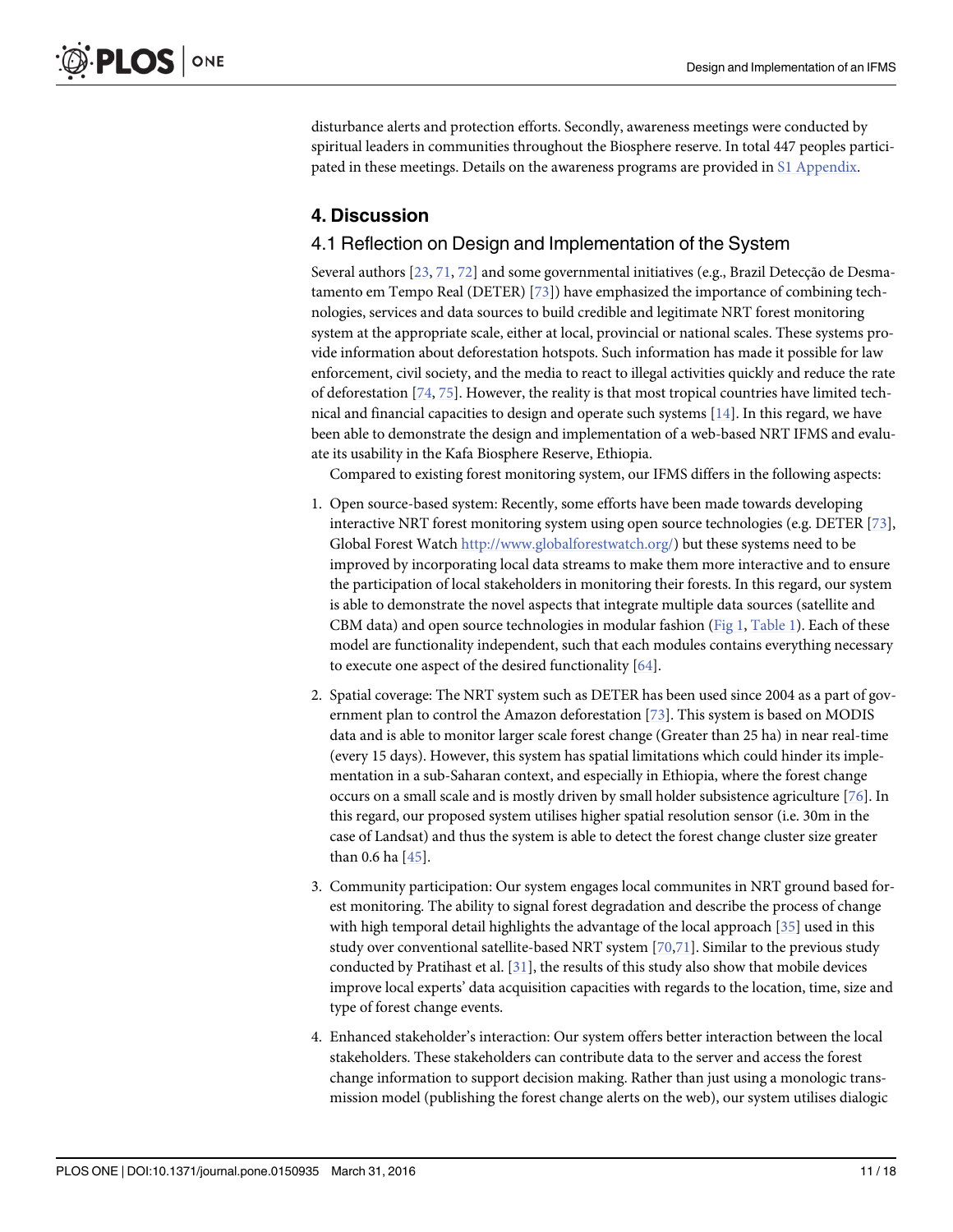<span id="page-11-0"></span>transmission system with interactive means of communication, such as social media. Combining social media and a web interface has increased the information exchange and helped to mitigate problems of interactivity. Hence, this system enables stakeholders to access forest change information, collaborate on common efforts and build relationships amongst each other. These findings confirm the results of many other studies showing the capabilities of social media in effective communication [\[50,](#page-15-0) [54,](#page-16-0) [77\]](#page-17-0).

## 4.2 Critical Review of the System Evaluation Results

In this study, we assessed the usability of the implemented IFMS in terms of fitness for purpose. A number of findings have emerged from this research regarding community-based forest monitoring systems, many of which are new, while others resonate with the findings of previous studies. This section discusses the three aspects of this research in light with the three purposes outlined in subsection 2.4.

Overall the results ([Table 3\)](#page-9-0) indicate that the number of participants decreased during the demonstration and operational phase of the system. This issue have also been noticed in previous research of community-based forest monitoring, citizen science and PPGIS research [[19,](#page-14-0) [46\]](#page-15-0). The number of participants might be improved through the implementation of appropriate collaborative and benefit schemes [[19](#page-14-0), [78](#page-17-0)]. Such collaborative schemes could encourage the involvement of other interested organisations and individuals such as local communities, PFM groups, non-governmental organizations and government authorities in IFMS. The benefit schemes, including financial, political (e.g. empowerment, participation in decision making) or indirect benefits, can also increase the participation of local stakeholders [\[79\]](#page-17-0).

The second aspect is concerned with the integration of satellite and community-based data for forest change monitoring. As exemplified by Claudio et al. [\[80\]](#page-17-0), our results [\(Table 4\)](#page-9-0) indicate that the integrated approach helped to improve the spatial, temporal and thematic details of forest change information. We used Landsat satellite data-based alerts as a top-down approach to detect forest change. Similar to the work of DeVries et al. [[45\]](#page-15-0), our results [\(Table 4\)](#page-9-0) show that the Landsat based NDVI time-series method is able to detect small scale forest change alerts in NRT. However, the thematic quality of these alerts vis a vis forest change processes and drivers of change is very limited. Furthermore, the persistent cloud cover over the area induced data gaps and hampered forest change detection. We expect that Landsat 8 and the future Sentinel 2 missions  $[81]$  $[81]$  $[81]$  will play a major role in overcoming these limitations. On the other hand, we have utilised CBM, as bottom-up approach to monitor and verify the satellite-based forest change alerts. The results of this study show that the satellite-based alerts were able to mobilize the local experts to visit the targeted locations ([Table 4\)](#page-9-0). The ground observation alerts provided by the local experts had high thematic details  $[35]$  $[35]$  $[35]$ . However, lack of coverage of the whole study area and consistency of the ground observations present limitations to this approach. These limitations can be addressed by engaging more local experts, volunteers, PFM groups and citizens in monitoring and providing appropriate training and benefit schemes [\[78](#page-17-0)].

The final aspect concerns the interaction of stakeholders with the system. The results show that the local stakeholders were more actively engaged in social media than with the IFMS [\(Table 3](#page-9-0)). The ability of social media platforms to run in environments of limited internet bandwidth is likely the reason behind the difference in interaction levels between the IFMS and the social media component [[77](#page-17-0)]. This issue might be solved in the future with the improvement of internet coverage. Alternatively, IFMS should take into account low bandwidth situations and should be designed to operate more efficiently in such environments.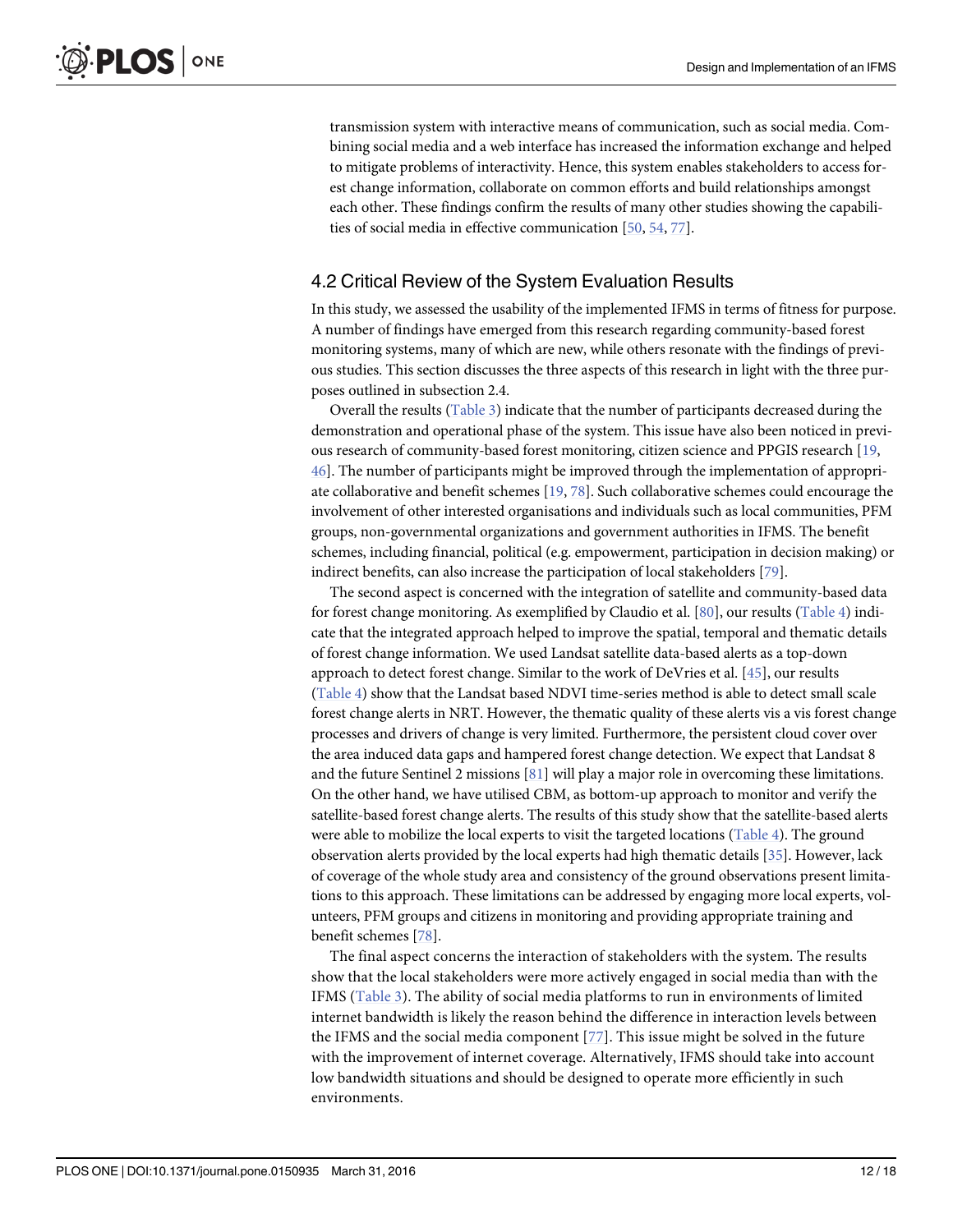## <span id="page-12-0"></span>4.3 Limitations of the System

This paper describes a proof-of-concept study regarding the design and implementation of an IFMS. An initial fitness for purpose evaluation of our implementation has been carried out and the results are being prepared for this publication. Overall, the evaluation results are favourable but more research over the longer time period with more participants is required to realise its true benefits and potentialities in terms of NRT forest monitoring.

At the moment, our IFMS faces two key limitations in terms of design, which introduce some time lag in NRT forest change monitoring. First, the system utilises a semi-automatic process chain for Landsat data processing. Our system utilises a manual approach to search and download newly available Landsat image from USGS server. This manual approach prevents us from establish an automatic process chain for Landsat data. Recently, USGS have improved their data distribution infrastructures and allows automatic download facilities for Landsat scenes through external platforms such as the Google Earth Engine [[82\]](#page-17-0). Second, the IFMS provides manual download functionalities for NRT forest change alerts, implying that users must download the alerts manually from our web-interface. This manual interaction introduces some time lag in disseminating the alerts to the local stakeholders. This limitation could be overcome by sending the forest change alerts directly to mobile devices and utilising geo-fence services to notify people about the forest change locations [\[83](#page-17-0)].

## 5. Conclusions

Near real-time forest monitoring is necessary to support good forest management. It allows local stakeholders to take prompt action, which may avoid or reduce illegal activities and enhance transparency in the use of forest resources.

In this research, we describe the design and implementation of an interactive web-based NRT forest monitoring system and its evaluation in the UNESCO Kafa Biosphere Reserve in Southwestern Ethiopia. The proposed IFMS integrates three components: Web-GIS technologies, satellite and CBM data source and social media. The functional features of our IFMS are as follows: 1) functionality to download, store, process and run NRT forest change detection on Landsat time-series images, 2) facility to upload ground observations and download forest change location from the analysis of remote sensing on-demand, 3) ability to map and show hotspots of forest changes in space-time, 4) capability to provide feedback to local stakeholders and 5) functionality to provide interaction through social media. The evaluation results show that the IFMS empowers local experts participation and interaction in forest monitoring processes and provides up-to-date and accurate information on forest change. This information is consistent over time, can be integrated into NFMS/national MRV system, and ultimately enhances the effective communication among the stakeholders for forest management.

## 6. Outlook

Remote sensing satellites, mobile technologies, web-mapping platforms and internet service technologies are constantly improving. These improvements will provide new opportunities for NRT forest monitoring system. A number of future outlooks have been identified with regards to IFMS:

- 1. Testing over a larger area with more diversified user community is required.
- 2. Integrating multi-sensor remote sensing data streams such as Landsat, Sentinel 1 and Sentinel 2 mission may improve the forest change detection [\[72](#page-16-0), [81](#page-17-0)].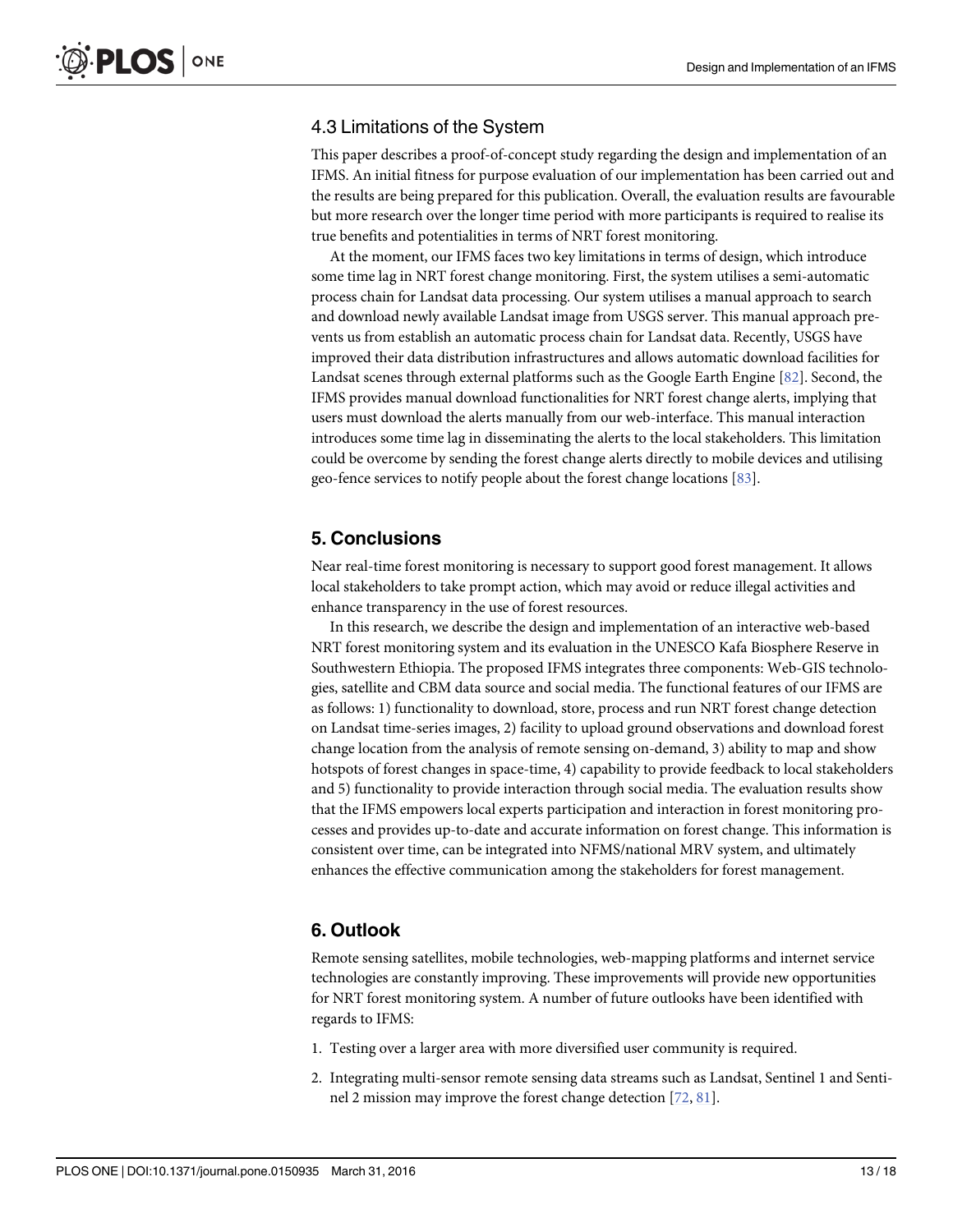- <span id="page-13-0"></span>3. Developing mobile data acquisition tools and utilising a geo-fence service can enhance the local stakeholders participation in forest monitoring [\[83\]](#page-17-0).
- 4. Extension of the system is recommended in the domains of biodiversity and safeguards for National REDD+ implementation.

## Supporting Information

[S1 Appendix.](http://www.plosone.org/article/fetchSingleRepresentation.action?uri=info:doi/10.1371/journal.pone.0150935.s001) Forest protection awareness meeting in Kafa, Ethiopia. (DOCX)

## Acknowledgments

The work presented in this paper has been carried out with in the frame of the project "Forest, Carbon and Biodiversity Monitoring", implemented by the Nature and Biodiversity Conservation Union (NABU), German and Ethiopian branches, with funding from the International Climate Initiative (IKI) of the German Federal Ministry for the Environment, Nature Conservation, Building and Nuclear Safety (BMU) (IKI-1 project number 05/2014-2). Funding for the work of Arun Kumar Pratihast was provided by the Google Earth Engine Research Awards 2015. We would also like to thank NABU and their local partners in Ethiopia for supporting in this study. We particularly acknowledge Mesfin Tekle, Muluken Mekuria, Terefe Woldegebriel and the 10 local forest rangers of the Kafa Zone Bureau of Agriculture and Rural Development for their support and assistance in forest monitoring observations. Finally, we also would like to thank Sidney Gijzen for his support in improving the user interface of Web-GIS.

## Author Contributions

Conceived and designed the experiments: AKP BD MH AB. Performed the experiments: AKP. Analyzed the data: AKP SDB MH. Contributed reagents/materials/analysis tools: AKP BD MH. Wrote the paper: AKP VA SDB MH. Documented the code and datasets: AKP AB.

#### References

- [1.](#page-0-0) Gullison RE, Frumhoff PC, Canadell JG, Field CB, Nepstad DC, Hayhoe K, et al. Tropical forests and climate policy. Science New york then Washington. 2007; 316(5827):985.
- [2.](#page-0-0) Bonan GB. Forests and climate change: Forcings, feedbacks, and the climate benefits of forests. Science. 2008; 320(5882):1444–9. doi: [10.1126/science.1155121](http://dx.doi.org/10.1126/science.1155121) PMID: [18556546](http://www.ncbi.nlm.nih.gov/pubmed/18556546)
- [3.](#page-0-0) Hansen MC, Potapov PV, Moore R, Hancher M, Turubanova SA, Tyukavina A, et al. High-resolution global maps of 21st-century forest cover change. Science. 2013; 342(6160):850–3. doi: [10.1126/](http://dx.doi.org/10.1126/science.1244693) [science.1244693](http://dx.doi.org/10.1126/science.1244693) PMID: [24233722](http://www.ncbi.nlm.nih.gov/pubmed/24233722)
- [4.](#page-0-0) UNFCCC. Methodological guidance for activities relating to reducing emissions from deforestation and forest degradation and the role of conservation, sustainable management of forests and enhancement of forest carbon stocks in developing countries 4/CP.15. Copenhagen Denmark: 2009.
- [5.](#page-0-0) IPCC. Guidelines for National Greenhouse Gas Inventories. ed H S Eggleston, L Buendia, K Miwa, T Ngara and K Tanabe, Prepared by the National Greenhouse Gas Inventories Programme, IGES, Japan. 2006.
- 6. GOFC-GOLD. A sourcebook of methods and procedures for monitoring and reporting anthropogenic greenhouse gas emissions and removals caused by deforestation, gains and losses of carbon stocks in forest remaining forests, and forestation. GOFC-GOLD Report version COP20, (GOFC-GOLD Land Cover Project Office, Wageningen University, The Netherlands). 2014.
- [7.](#page-0-0) Dickson B, Kapos V. Biodiversity monitoring for REDD+. Current Opinion in Environmental Sustainability. 2012; 4(6):717–25.
- [8.](#page-1-0) FCPF. Forest carbon partnership facility. 2012. Available: <https://www.forestcarbonpartnership.org>. Accessed 17 March 2015. Available: [http://earthengine.googlelabs.com.](http://earthengine.googlelabs.com) Accessed 27 May 2012. Available: [http://iopscience.iop.org/1748-9326/7/4/044009/pdf/1748-9326\\_7\\_4\\_044009.pdf](http://iopscience.iop.org/1748-9326/7/4/044009/pdf/1748-9326_7_4_044009.pdf).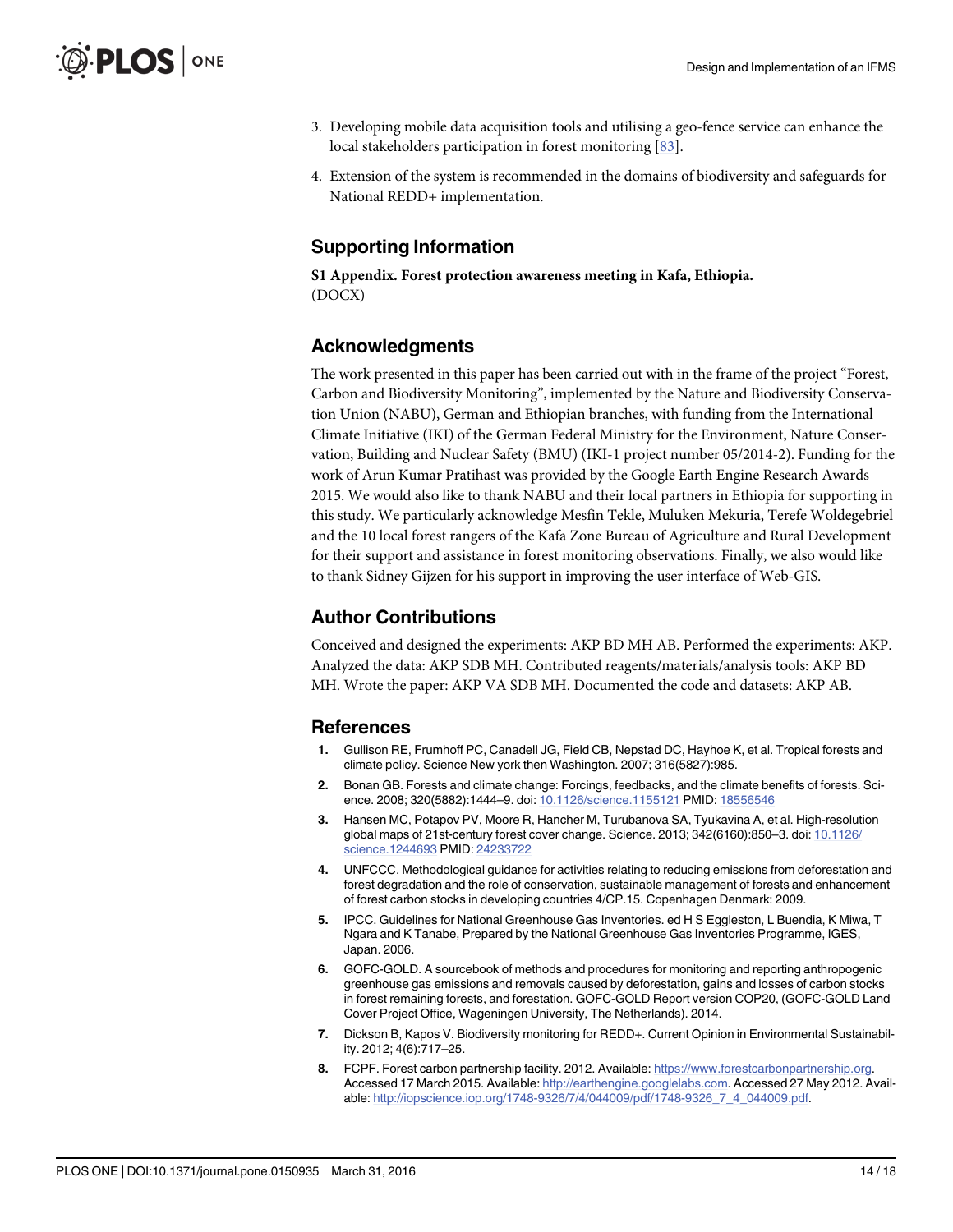- <span id="page-14-0"></span>9. UN-REDD. About REDD+. 2009. Available: <http://www.un-redd.org>. Accessed 17 March 2015. Available: [http://www.un-redd.org/AboutREDD/tabid/582/language/en-US/Default.aspx.](http://www.un-redd.org/AboutREDD/tabid/582/language/en-US/Default.aspx) Accessed 9 May 2015.
- [10.](#page-1-0) Skar C. The Norwegian International Climate and Forest Initiative: an analysis of the process and motivations of policy making. 2012.
- [11.](#page-1-0) UNFCCC. Guidelines and procedures for the technical assessment of submissions from Parties on proposed forest reference emission levels and/or forest reference levels13/CP.19. Warsaw Polland: 2013.
- [12.](#page-1-0) Herold M, Skutsch M. Measurement, reporting and verification for REDD. Realising REDD+: national strategy and policy options. 2008; 7:85.
- [13.](#page-1-0) DeVries B, Herold M. The science of Measuring, Reporting and Verication (MRV). In: Lyster R, Mac-Kenzie C, McDermott C, editors. Law, Tropical Forests and Carbon: The Case of REDD+. Cambridge: Cambridge Univ Press; 2013. p. 151–83.
- [14.](#page-1-0) Romijn E, Herold M, Kooistra L, Murdiyarso D, Verchot L. Assessing capacities of non-Annex I countries for national forest monitoring in the context of REDD+. Environmental Science & Policy. 2012;19-20:33–48. doi: [10.1016/j.envsci.2012.01.005](http://dx.doi.org/10.1016/j.envsci.2012.01.005) PMID: [WOS:000304897500003](http://www.ncbi.nlm.nih.gov/pubmed/WOS:000304897500003).
- [15.](#page-1-0) DeFries R, Achard F, Brown S, Herold M, Murdiyarso D, Schlamadinger B, et al. Earth observations for estimating greenhouse gas emissions from deforestation in developing countries. Environmental Science & Policy. 2007; 10(4):385–94. doi: [10.1016/j.envsci.2007.01.010](http://dx.doi.org/10.1016/j.envsci.2007.01.010) PMID: [WOS:000247823900010](http://www.ncbi.nlm.nih.gov/pubmed/WOS:000247823900010).
- [16.](#page-1-0) De Sy V, Herold M, Achard F, Asner GP, Held A, Kellndorfer J, et al. Synergies of multiple remote sensing data sources for REDD+ monitoring. Current Opinion in Environmental Sustainability. 2012;(0: ).
- [17.](#page-1-0) Tomppo E, Gschwantner T, Lawrence M, McRoberts RE, Gabler K, Schadauer K, et al. National Forest Inventories. Pathways for Common Reporting European Science Foundation. 2010:541–53.
- [18.](#page-1-0) Danielsen F, Skutsch M, Burgess ND, Jensen PM, Andrianandrasana H, Karky B, et al. At the heart of REDD+: a role for local people in monitoring forests? Conservation Letters. 2011; 4(2):158–67. doi: [10.](http://dx.doi.org/10.1111/j.1755-263X.2010.00159.x) [1111/j.1755-263X.2010.00159.x](http://dx.doi.org/10.1111/j.1755-263X.2010.00159.x) PMID: [WOS:000289301900009](http://www.ncbi.nlm.nih.gov/pubmed/WOS:000289301900009).
- [19.](#page-1-0) Danielsen F, Burgess ND, Balmford A, Donald PF, Funder M, Jones JPG, et al. Local participation in natural resource monitoring: A characterization of approaches. Conservation Biology. 2009; 23(1):31– 42. doi: [10.1111/j.1523-1739.2008.01063.x](http://dx.doi.org/10.1111/j.1523-1739.2008.01063.x) PMID: [18798859](http://www.ncbi.nlm.nih.gov/pubmed/18798859)
- [20.](#page-1-0) Connors JP, Lei S, Kelly M. Citizen Science in the Age of Neogeography: Utilizing Volunteered Geographic Information for Environmental Monitoring. Annals of the Association of American Geographers. 2012; 102(6):1267–89. doi: [10.1080/00045608.2011.627058](http://dx.doi.org/10.1080/00045608.2011.627058)
- [21.](#page-1-0) Lynch J, Maslin M, Balzter H, Sweeting M. Choose satellites to monitor deforestation. Nature. 2013; 496(7445):293–4. doi: [10.1038/496293a](http://dx.doi.org/10.1038/496293a) PMID: [23598323](http://www.ncbi.nlm.nih.gov/pubmed/23598323)
- [22.](#page-1-0) Wheeler D, Hammer D, Kraft R, Steele A. Satellite-based forest clearing detection in the Brazilian Amazon: FORMA, DETER, and PRODES. Wri. org. Available: [http://www.wri.org/sites/default/files/](http://www.wri.org/sites/default/files/FORMA-issue-brief_1.PDF) [FORMA-issue-brief\\_1.PDF](http://www.wri.org/sites/default/files/FORMA-issue-brief_1.PDF). Accessed 2014.
- [23.](#page-1-0) Shimabukuro Y, Duarte V, Anderson L, Valeriano D, Arai E, Freitas R, et al. Near real time detection of deforestation in the Brazilian Amazon using MODIS imagery. Ambiente & Água-An Interdisciplinary Journal of Applied Science. 2007; 1(1):37–47.
- [24.](#page-1-0) Anderson LO, Shimabukuro YE, Defries RS, Morton D. Assessment of deforestation in near real time over the Brazilian Amazon using multitemporal fraction images derived from Terra MODIS. IEEE Geoscience and Remote Sensing Letters. 2005:315–8.
- [25.](#page-1-0) Hansen MC, Shimabukuro YE, Potapov P, Pittman K. Comparing annual MODIS and PRODES forest cover change data for advancing monitoring of Brazilian forest cover. Remote Sensing of Environment. 2008; 112(10):3784–93. doi: [10.1016/j.rse.2008.05.012](http://dx.doi.org/10.1016/j.rse.2008.05.012)
- [26.](#page-1-0) Asner GP. Cloud cover in Landsat observations of the Brazilian Amazon. International Journal of Remote Sensing. 2001; 22(18):3855–62.
- [27.](#page-1-0) Pratihast AK, Herold M, De Sy V, Murdiyarso D, Skutsch M. Linking community-based and national REDD+ monitoring: A review of the potential. Carbon Management. 2013; 4(1):91–104.
- [28.](#page-1-0) Danielsen F, Adrian T, Brofeldt S, van Noordwijk M, Poulsen MK, Rahayu S, et al. Community monitoring for REDD+: International promises and field realities. Ecology and Society. 2013;18(3).
- 29. Fry BFB. Community forest monitoring in REDD+: the 'M' in MRV? Environmental Science & Policy. 2011; 14(2):181–7. doi: [10.1016/j.envsci.2010.12.004](http://dx.doi.org/10.1016/j.envsci.2010.12.004) PMID: [WOS:000289336900009](http://www.ncbi.nlm.nih.gov/pubmed/WOS:000289336900009).
- [30.](#page-1-0) Skutsch MM, McCall MK, Larrazabal AP. Balancing views on community monitoring: The case of REDD+: A response to "towards a more balanced view on the potentials of locally-based monitoring". Biodiversity and Conservation. 2014; 23(1):233–6.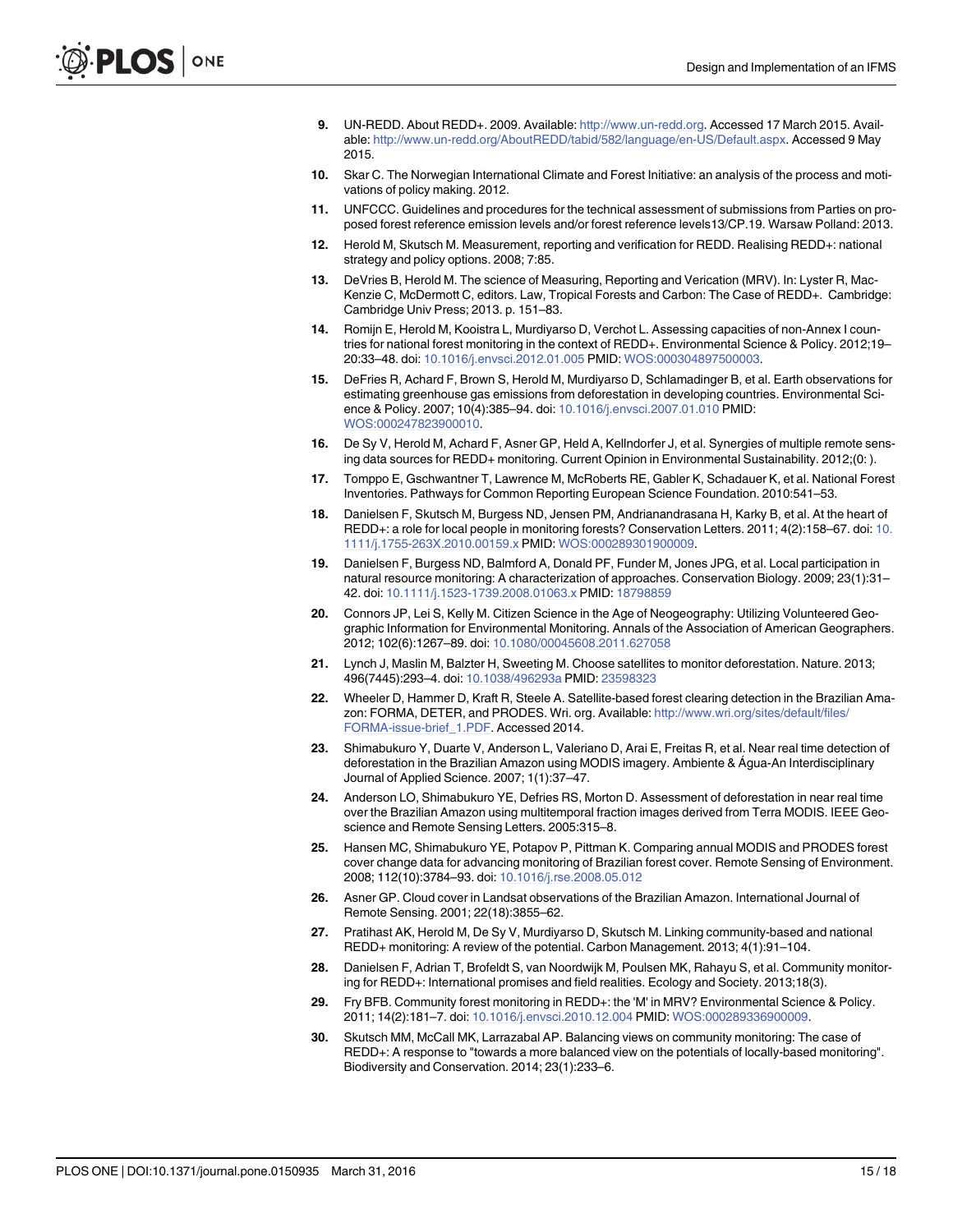- <span id="page-15-0"></span>[31.](#page-1-0) Pratihast A, Herold M, Avitabile V, de Bruin S, Bartholomeus H, C Jr., et al. Mobile Devices for Community-Based REDD+ Monitoring: A Case Study for Central Vietnam. Sensors. 2012; 13(1):21–38. PubMed PMID: doi: [10.3390/s130100021](http://dx.doi.org/10.3390/s130100021) PMID: [23344371](http://www.ncbi.nlm.nih.gov/pubmed/23344371)
- 32. Brofeldt S, Theilade I, Burgess N, Danielsen F, Poulsen M, Adrian T, et al. Community Monitoring of Carbon Stocks for REDD+: Does Accuracy and Cost Change over Time? Forests. 2014; 5(8):1834–54. PubMed PMID: doi: [10.3390/f5081834](http://dx.doi.org/10.3390/f5081834)
- [33.](#page-1-0) Shrestha S, Karky B, Karki S. Case Study Report: REDD+ Pilot Project in Community Forests in Three Watersheds of Nepal. Forests. 2014; 5(10):2425–39. PubMed PMID: doi: [10.3390/f5102425](http://dx.doi.org/10.3390/f5102425)
- [34.](#page-1-0) Bellfield H, Sabogal D, Goodman L, Leggett M. Case Study Report: Community-Based Monitoring Systems for REDD+ in Guyana. Forests. 2015; 6(1):133–56. PubMed PMID: doi: [10.3390/f6010133](http://dx.doi.org/10.3390/f6010133)
- [35.](#page-1-0) Pratihast A, DeVries B, Avitabile V, de Bruin S, Kooistra L, Tekle M, et al. Combining Satellite Data and Community-Based Observations for Forest Monitoring. Forests. 2014; 5(10):2464–89. PubMed PMID: doi: [10.3390/f5102464](http://dx.doi.org/10.3390/f5102464)
- 36. Torres AB, Acuña LAS, Vergara JMC. Integrating CBM into land-use based mitigation actions implemented by local communities. Forests. 2014; 5(12):3295–326.
- [37.](#page-1-0) Skutsch MM, Torres AB, Mwampamba TH, Ghilardi A, Herold M. Dealing with locally-driven degradation: A quick start option under REDD+. Carbon balance and management. 2011; 6. doi: [10.1186/1750-](http://dx.doi.org/10.1186/1750-0680-6-16) [0680-6-16](http://dx.doi.org/10.1186/1750-0680-6-16)
- [38.](#page-1-0) Aanensen DM, Huntley DM, Feil EJ, al-Own Fa, Spratt BG. EpiCollect: Linking Smartphones to Web Applications for Epidemiology, Ecology and Community Data Collection. PLoS ONE. 2009; 4(9):e6968. doi: [10.1371/journal.pone.0006968](http://dx.doi.org/10.1371/journal.pone.0006968) PMID: [19756138](http://www.ncbi.nlm.nih.gov/pubmed/19756138)
- [39.](#page-1-0) Gouveia C, Fonseca A, Câmara A, Ferreira F. Promoting the use of environmental data collected by concerned citizens through information and communication technologies. Journal of Environmental Management. 2004; 71(2):135–54. PMID: [15135948](http://www.ncbi.nlm.nih.gov/pubmed/15135948)
- [40.](#page-1-0) Conrad CC, Hilchey KG. A review of citizen science and community-based environmental monitoring: issues and opportunities. Environmental Monitoring and Assessment. 2011; 176(1):273–91.
- 41. Skarlatidou A, Haklay M, Cheng T. Trust in Web GIS: the role of the trustee attributes in the design of trustworthy Web GIS applications. International Journal of Geographical Information Science. 2011; 25 (12):1913–30. doi: [10.1080/13658816.2011.557379](http://dx.doi.org/10.1080/13658816.2011.557379)
- [42.](#page-1-0) Danielsen F, Burgess ND, Jensen PM, Pirhofer-Walzl K. Environmental monitoring: the scale and speed of implementation varies according to the degree of people's involvement. Journal of Applied Ecology. 2010; 47(6):1166–8. doi: [10.1111/j.1365-2664.2010.01874.x](http://dx.doi.org/10.1111/j.1365-2664.2010.01874.x) PMID: [WOS:000283983200002](http://www.ncbi.nlm.nih.gov/pubmed/WOS:000283983200002).
- [43.](#page-1-0) Newman G, Graham J, Crall A, Laituri M. The art and science of multi-scale citizen science support. Ecological Informatics. 2011; 6(3–4):217–27.
- [44.](#page-1-0) Li Z, Yang C, Jin B, Yu M, Liu K, Sun M, et al. Enabling big geoscience data analytics with a cloudbased, mapreduce-enabled and service-oriented workflow framework. PLoS ONE. 2015; 10(3). doi: [10.1371/journal.pone.0116781](http://dx.doi.org/10.1371/journal.pone.0116781)
- [45.](#page-1-0) DeVries B, Verbesselt J, Kooistra L, Herold M. Robust monitoring of small-scale forest disturbances in a tropical montane forest using Landsat time series. Remote Sensing of Environment. 2015; 161:107– 21.
- [46.](#page-2-0) Kingston R, Carver S, Evans A, Turton I. Web-based public participation geographical information systems: An aid to local environmental decision-making. Computers, Environment and Urban Systems. 2000; 24(2):109–25. doi: [10.1016/s0198-9715\(99\)00049-6](http://dx.doi.org/10.1016/s0198-9715(99)00049-6)
- [47.](#page-2-0) Dragićević S, Balram S. A Web GIS collaborative framework to structure and manage distributed planning processes. Journal of Geographical Systems. 2004; 6(2):133–53.
- [48.](#page-2-0) de Bruin S, Lerink P, La Riviere IJ, Vanmeulebrouk B. Systematic planning and cultivation of agricultural fields using a geo-spatial arable field optimization service: Opportunities and obstacles. Biosystems Engineering. 2014; 120:15–24.
- [49.](#page-2-0) Verbesselt J, Zeileis A, Herold M. Near real-time disturbance detection using satellite image time series. Remote Sensing of Environment. 2012; 123:98–108.
- [50.](#page-3-0) Werts JD, Mikhailova EA, Post CJ, Sharp JL. An Integrated WebGIS Framework for Volunteered Geographic Information and Social Media in Soil and Water Conservation. Environmental Management. 2012:1–17. doi: [10.1007/s00267-012-9818-5](http://dx.doi.org/10.1007/s00267-012-9818-5)
- 51. Keramitsoglou I, Kiranoudis CT, Sarimveis H, Sifakis N. A Multidisciplinary Decision Support System for Forest Fire Crisis Management. Environmental Management. 2004; 33(2):212–25. doi: [10.1007/](http://dx.doi.org/10.1007/s00267-003-0092-4) [s00267-003-0092-4](http://dx.doi.org/10.1007/s00267-003-0092-4) PMID: [15285399](http://www.ncbi.nlm.nih.gov/pubmed/15285399)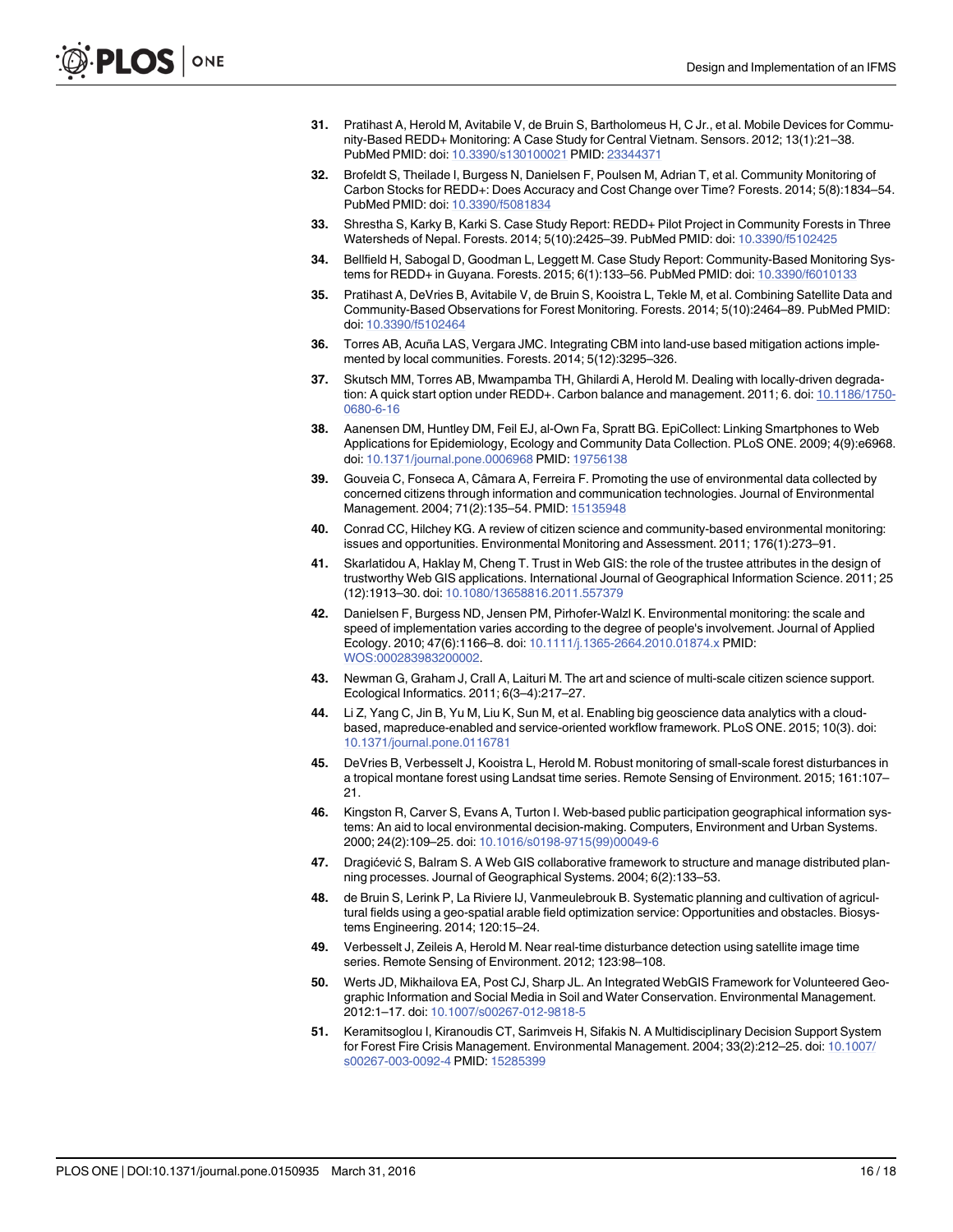- <span id="page-16-0"></span>[52.](#page-2-0) Vadrevu KP, Badarinath KVS, Eaturu A. Spatio-temporal analysis of fire events in India: implications for environmental conservation. Journal of Environmental Planning and Management. 2008; 51(6):817– 32. doi: [10.1080/09640560802423657](http://dx.doi.org/10.1080/09640560802423657)
- [53.](#page-2-0) Maguire DJ, Longley PA. The emergence of geoportals and their role in spatial data infrastructures. Computers, environment and urban systems. 2005; 29(1):3–14.
- [54.](#page-2-0) Daume S, Albert M, von Gadow K. Forest monitoring and social media–Complementary data sources for ecosystem surveillance? Forest Ecology and Management. 2014; 316(0):9-20. doi: [http://dx.doi.](http://dx.doi.org/10.1016/j.foreco.2013.09.004) [org/10.1016/j.foreco.2013.09.004](http://dx.doi.org/10.1016/j.foreco.2013.09.004).
- [55.](#page-2-0) van Oort P, Hazeu G, Kramer H, Bregt A, Rip F. Social networks in spatial data infrastructures. Geo-Journal. 2010; 75(1):105–18.
- [56.](#page-2-0) Bocher E, Neteler M, Steiniger S, Hunter AS. Free and Open Source GIS Software for Building a Spatial Data Infrastructure. Geospatial Free and Open Source Software in the 21st Century. Lecture Notes in Geoinformation and Cartography: Springer Berlin Heidelberg; 2012. p. 247–61.
- [57.](#page-2-0) OpenDataKit. 2012. Available: [http://opendatakit.org.](http://opendatakit.org) Accessed 17 March 2015.
- [58.](#page-2-0) Wulder MA, Masek JG, Cohen WB, Loveland TR, Woodcock CE. Opening the archive: How free data has enabled the science and monitoring promise of Landsat. Remote Sensing of Environment. 2012; 122:2–10.
- [59.](#page-2-0) Verbesselt J, Hyndman R, Newnham G, Culvenor D. Detecting trend and seasonal changes in satellite image time series. Remote Sensing of Environment. 2010; 114(1):106–15. doi: [10.1016/j.rse.2009.08.](http://dx.doi.org/10.1016/j.rse.2009.08.014) [014](http://dx.doi.org/10.1016/j.rse.2009.08.014)
- [60.](#page-3-0) Schmitt CB, Denich M, Demissew S, Friis I, Boehmer HJ. Floristic diversity in fragmented Afromontane rainforests: Altitudinal variation and conservation importance. Applied Vegetation Science. 2010; 13 (3):291–304.
- [61.](#page-3-0) Aerts R, Berecha G, Honnay O. Protecting coffee from intensification. Science. 2015; 347(6218):139. doi: [10.1126/science.347.6218.139-b](http://dx.doi.org/10.1126/science.347.6218.139-b)
- [62.](#page-3-0) Dresen E, DeVries B, Herold M, Verchot L, Müller R. Fuelwood Savings and Carbon Emission Reductions by the Use of Improved Cooking Stoves in an Afromontane Forest, Ethiopia. Land. 2014; 3 (3):1137. PubMed PMID: doi: [10.3390/land3031137](http://dx.doi.org/10.3390/land3031137)
- [63.](#page-3-0) Goodchild MF. Citizens as sensors: the world of volunteered geography. GeoJournal. 2007; 69(4):211– 21.
- [64.](#page-3-0) Bimber O, Encarnação LM, Stork A. Multi-layered architecture for sketch-based interaction within virtual environments. Computers and Graphics (Pergamon). 2000; 24(6):851–67. doi: [10.1016/s0097-8493](http://dx.doi.org/10.1016/s0097-8493(00)00088-1) [\(00\)00088-1](http://dx.doi.org/10.1016/s0097-8493(00)00088-1)
- [65.](#page-5-0) Zhu Z, Woodcock CE. Object-based cloud and cloud shadow detection in Landsat imagery. Remote Sensing of Environment. 2012; 118:83–94. doi: [10.1016/j.rse.2011.10.028](http://dx.doi.org/10.1016/j.rse.2011.10.028)
- [66.](#page-5-0) Li W, Wu Y, Mao G. WebGIS-based information system for evaluation of soil environment in prime farmland. Nongye Gongcheng Xuebao/Transactions of the Chinese Society of Agricultural Engineering. 2006; 22(8):59–63.
- [67.](#page-5-0) Bugs G, Granell C, Fonts O, Huerta J, Painho M. An assessment of Public Participation GIS and Web 2.0 technologies in urban planning practice in Canela, Brazil. Cities. 2010; 27(3):172–81. doi: [10.1016/](http://dx.doi.org/10.1016/j.cities.2009.11.008) [j.cities.2009.11.008](http://dx.doi.org/10.1016/j.cities.2009.11.008)
- [68.](#page-5-0) Renate Steinmann AK, editor Analysis of online public participatory GIS applications with respect to the differences between the US and Europe. 24th urban data management symposium; 2004.
- [69.](#page-5-0) Pôças I, Gonçalves J, Marcos B, Alonso J, Castro P, Honrado JP. Evaluating the fitness for use of spatial data sets to promote quality in ecological assessment and monitoring. International Journal of Geographical Information Science. 2014; 28(11):2356–71. doi: [10.1080/13658816.2014.924627](http://dx.doi.org/10.1080/13658816.2014.924627)
- [70.](#page-6-0) Visseren-Hamakers IJ, Gupta A, Herold M, Peña-Claros M, Vijge MJ. Will REDD+ work? The need for interdisciplinary research to address key challenges. Current Opinion in Environmental Sustainability. 2012; 4(6):590–6.
- [71.](#page-10-0) Xin Q, Olofsson P, Zhu Z, Tan B, Woodcock CE. Toward near real-time monitoring of forest disturbance by fusion of MODIS and Landsat data. Remote Sensing of Environment. 2013; 135:234–47.
- [72.](#page-10-0) Reiche J, de Bruin S, Hoekman D, Verbesselt J, Herold M. A Bayesian Approach to Combine Landsat and ALOS PALSAR Time Series for Near Real-Time Deforestation Detection. Remote Sensing. 2015; 7(5):4973–96.
- [73.](#page-10-0) Assunção J, Gandour C, Rocha R. DETERring deforestation in the Brazilian Amazon: environmental monitoring and law enforcement. 2014.
- [74.](#page-10-0) Souza CM Jr, Pereira K, Lins V, Haiashy S, Souza D. Web-oriented GIS system for monitoring, conservation and law enforcement of the Brazilian Amazon. Earth science informatics. 2009; 2(4):205–15.